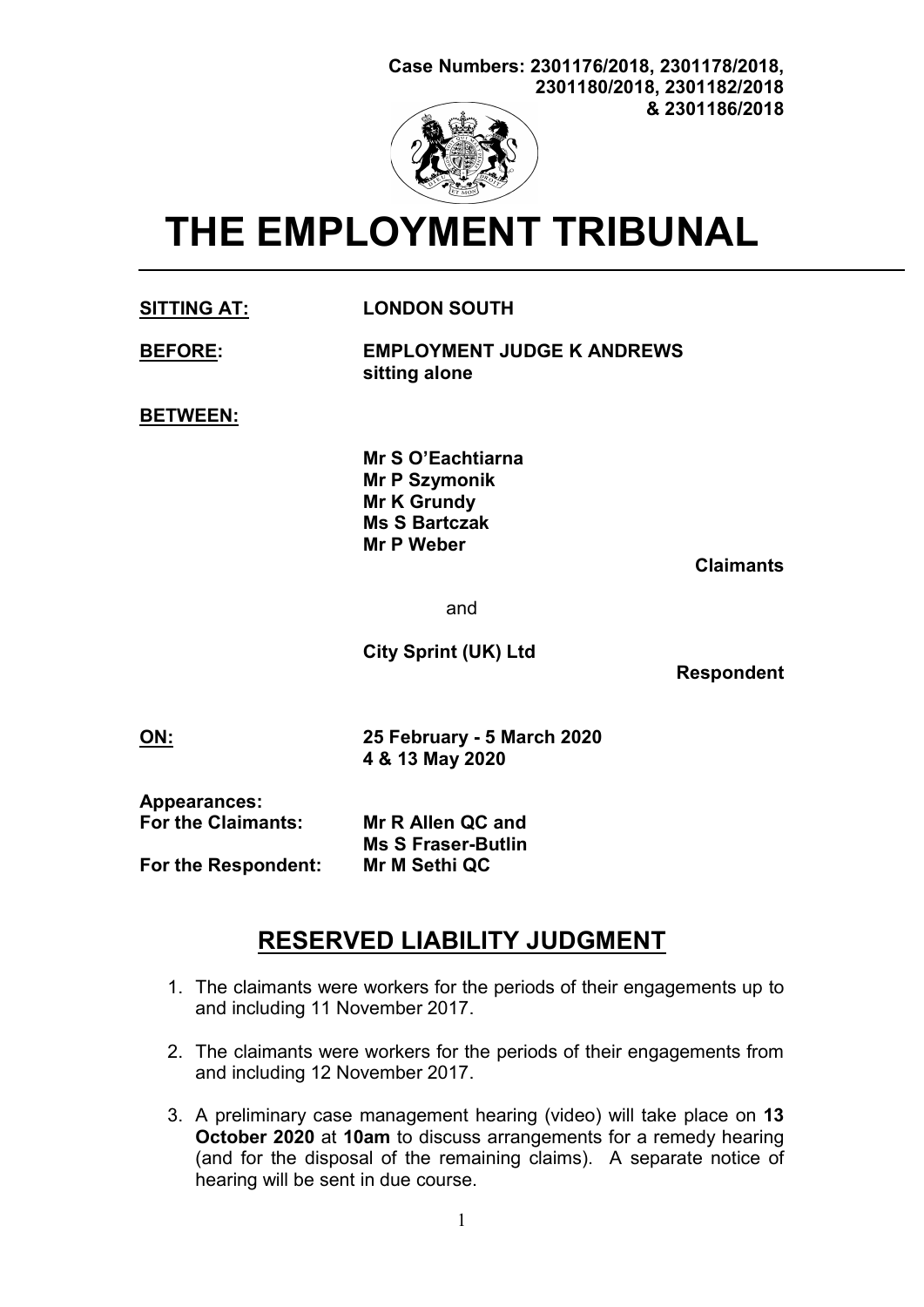#### REASONS

#### Claims and Issues

- 1. In summary the claimants say that at all material times they were workers and complain that they have not been paid the holiday pay to which they were entitled pursuant to the Working Time Regulations 1998 ('the 1998 Regulations'). The respondent says that either they were not workers or, even in respect of periods where it is conceded that they were workers, they are not so entitled.
- 2. In more detail, at a preliminary hearing in January 2019, EJ Baron identified and agreed the issues with the parties as follows:
	- '1. Are the Claimants workers for the purposes of regulation 2 of the Working Time Regulations 1998 and/or the Working Time directive and cognate legislation, and the national minimum wage legislation?
	- 2. Have they held the status of worker continuously since the commencement of their engagement? The Respondent maintains that there was change in their terms of engagement with effect from 12 November 2017. The Claimants disagree with that contention.
	- 3. Are the Claimants entitled to holiday pay dating back to the commencement of their engagement?
		- a. The Respondent argues that:
			- i. Case C-214/16 King v The Sash Window Workshop Ltd is not applicable between two private parties.
			- ii. The Claimants have received rolled up holiday pay since 12 November 2017.
		- b. The Claimants seek a declaration of each Claimant's rights. The Claimants contend that:
			- i. King is applicable in this litigation in light of the Working Time Directive and/or Article 31(2) Charter of Fundamental Rights, see Case C-684/16 Max-Planck-Gesellschaft zur Forderung der Wissenschaften e.V v Shimizu ECLI:EU:C:2018:874)
			- ii Rolled up holiday pay is impermissible: C-131/04 Robinson-Steele v R D Retail Services Ltd and in any event, there have been no additional payments that are transparent and comprehensible.
	- 4. Are the Claimants entitled to compensation in relation to the failure to pay for holidays taken and or for the failure to allow Claimants to take paid annual leave, within Regulation 30 Working Time Regulations 1998?
	- 5. Is the following Claimant entitled to the National Minimum Wage: - William Gadd'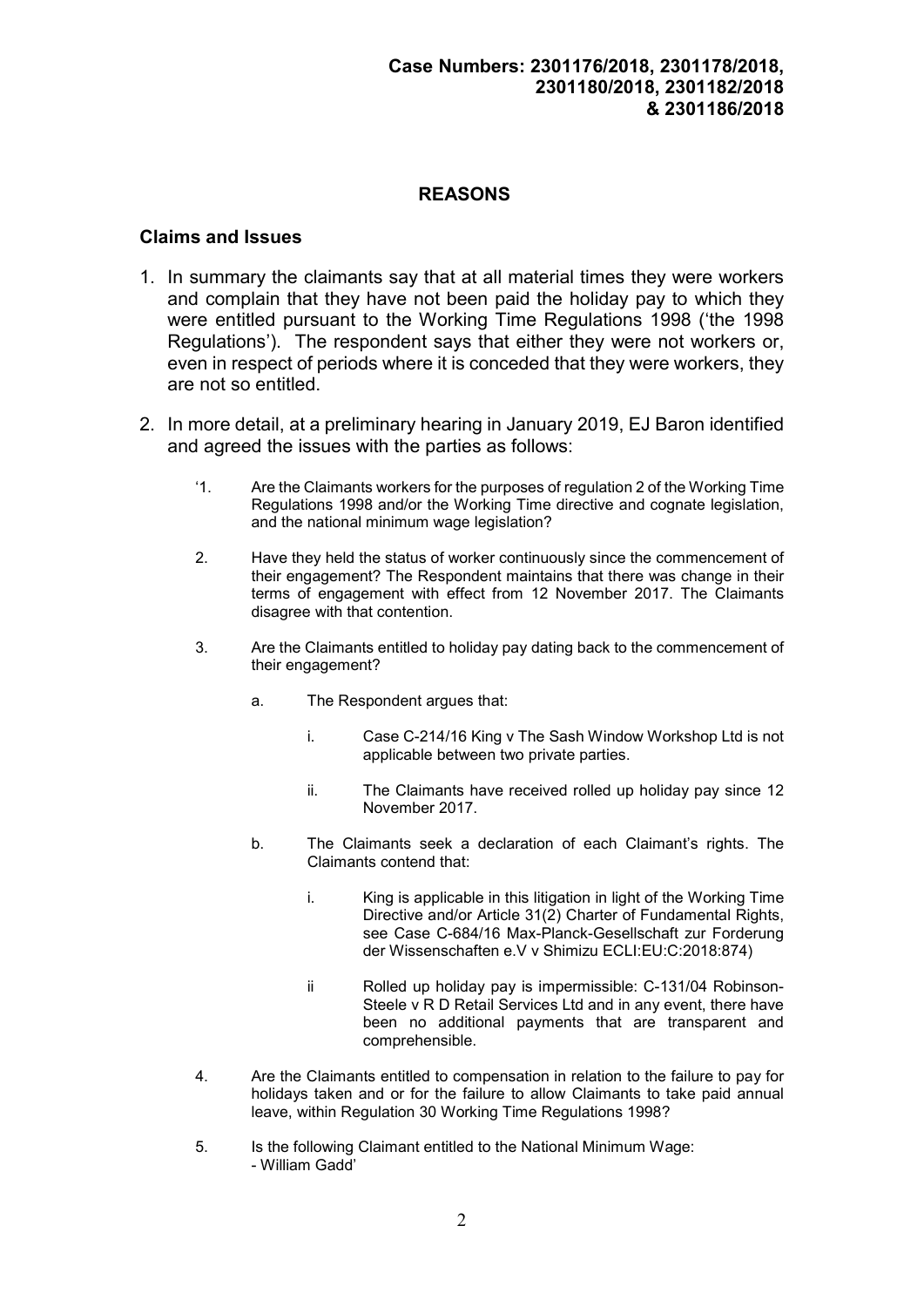- 3. At a further preliminary hearing almost exactly a year later, EJ (now REJ) Freer recorded that six lead cases had been selected (although no rule 36 order was formally made). There are now five lead cases as appear in the heading to this Judgment which do not include Mr Gadd and therefore issue 5 above falls away at this stage. In this Judgment reference to 'the claimants' is to these five lead claimants.
- 4. In response to an application by the respondent for a stay to await the outcome of the referral to the CJEU in Yodel - see below - Judge Freer ordered that those cases would proceed as listed so that the Tribunal could, at least, determine the relevant facts and the questions contained in paragraphs 2 to 6 of the referral to the CJEU. He anticipated that having heard the evidence and submissions, the Tribunal would then decide whether it feels able to make a decision on the facts as found or to wait for the outcome of the referral.
- 5. On day one of this Hearing, this approach was discussed with Counsel and then revisited at the end of day eight where it was agreed that written submissions on fact and law on issues 1-3 above (4 being a question of quantum) would be submitted in advance of oral submissions. Those issues have conveniently been referred to as the worker question (issue 1), the continuity question (issue 2) and the entitlement question (issue 3).
- 6. On 22 April 2020 an Order on the Yodel referral was handed down by the CJEU and accordingly the issue of a stay or otherwise fell away. The oral submissions were slightly delayed to 13 May as the original attempt to hear them on 4 May by video (as a result of the interruption to in person hearings caused by the Covid 19 pandemic) failed due to technological issues. Even on 13 May we were beset by further such issues and, with the agreement of the parties, had to conclude the last hour or so of the hearing by telephone only. This was clearly far from ideal but I am satisfied that I was able to understand fully the parties' submissions and each had a full opportunity to put their position. I appreciate the flexibility and perseverance of all those involved on 13 May.

#### Background & Preliminary Matters

- 7. In 2016 Max Dewhurst, a cycle courier with the respondent, brought a claim in the London Central Employment Tribunal claiming worker status and an entitlement to holiday pay. The claim was heard in November of that year by EJ (now REJ) Wade and succeeded. Judgment and reasons were promulgated on 5 January 2017 ('the Dewhurst Judgment').
- 8. Although the respondent lodged an appeal against that decision, it was withdrawn the day after all the respondent's cycle couriers agreed to terms of a new tender document with effect from 12 November 2017 (the November contract).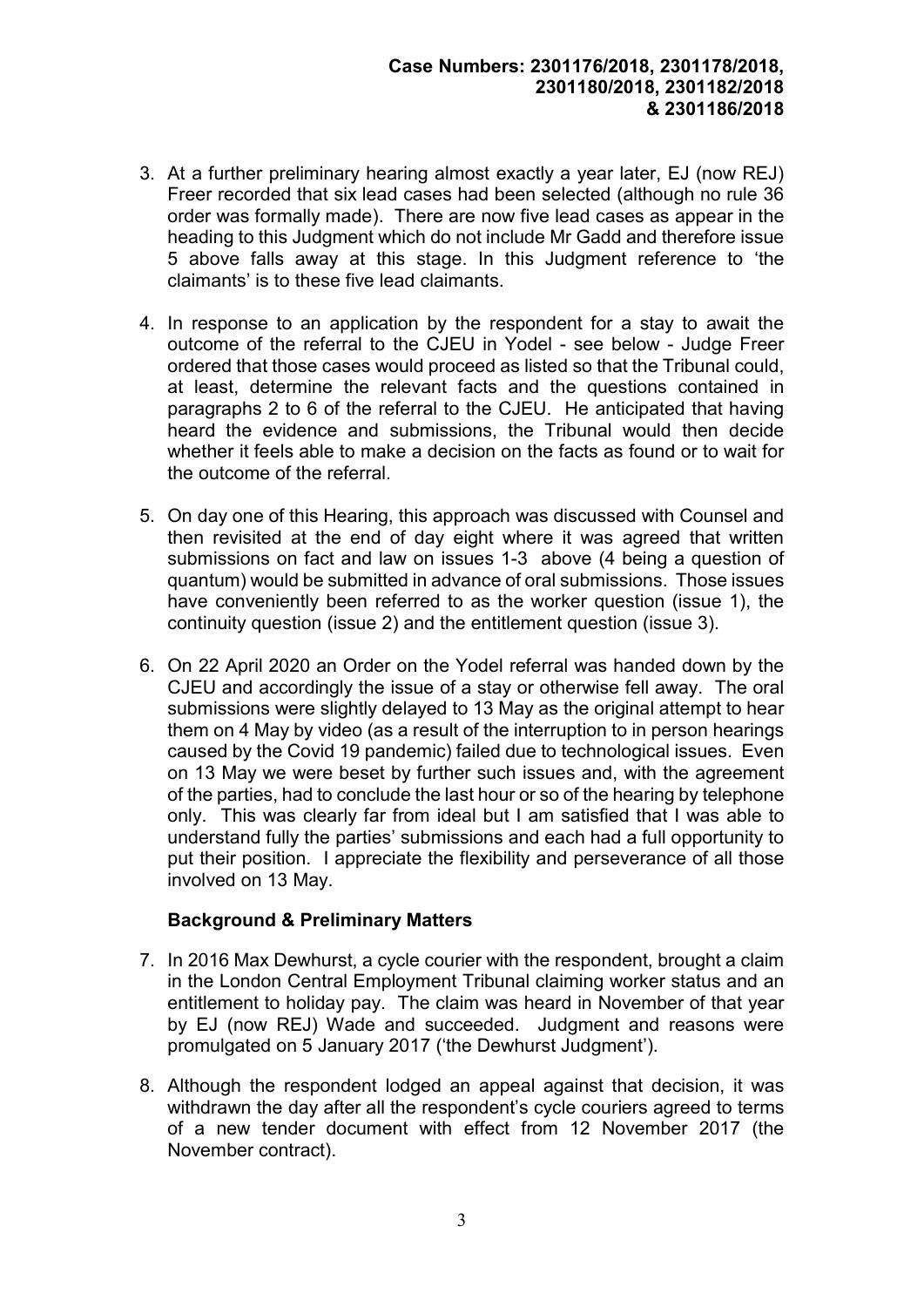- 9. These claims were lodged on 6 April 2018. On 24 January 2020 the respondent conceded 'for the purposes of these claims and this litigation only that… [the] claimants in this claim were workers … up to the point of the change in tender terms in November 2017' i.e. pre-12 November 2017 but no concession was made for individual liability or quantum.
- 10. Accordingly there are two parts to these claims. First, the claim for holiday pay for the period pre-12 November 2017 for which the respondent has conceded worker status but has not conceded entitlement and second, the same claim for the period 12 November 2017 to 6 April 2018 referred to in this Judgment as 'the relevant period' (although events outside of that period may be probative).
- 11. In short the respondent says that the terms of the November contract defeat the claims for holiday pay from 12 November 2017 onwards despite the lack of significant change in operational practices. Because of that position, the parties were unable to agree that I could simply adopt any parts of the findings of fact from the Dewhurst Judgment. In equally short terms the claimants say that the very fact that there has been no change on the ground means that the same factors apply as were discussed in the Dewhurst Judgment and therefore the claimants are workers with an entitlement to holiday pay. That approach however does not recognise that Max Dewhurst's role was, at least in part, as a medical courier , which none of the claimants were, and therefore was different in some significant ways in relation to ID requirements, training and equipment.

#### Evidence

- 12. There were significant areas of factual dispute between the parties and a substantial bundle of documents comprising six lever arch files. I read those parts referred to in the witness statements or to which I was expressly taken. As happens too often - especially in a case were all parties have been professionally represented throughout - there were significant last-minute introductions of relevant documents by both sides throughout the Hearing which delayed matters.
- 13. I read and heard evidence from each of the claimants. Their written statements were in almost identical terms. There were at times significant departures from that written evidence in the claimants' oral evidence. I formed the view that, with the exception of Ms Bartczak, the claimants were not always careful about being accurate. Further, the written evidence had a lack of specificity in some respects.
- 14. For the respondent I heard from Mr S Baker (Head of Compliance) and Mr K Davis (Operations Supervisor) both of whom had signed a principal and supplementary witness statement. Mr Baker is responsible for compliance with both the respondent's internal rules and the external rules and regulations to which it is subject. He reports to the Finance Director. Mr Baker struck me as a careful and credible witness. Mr Davis supervises the two other cycle fleet controllers and does a certain amount of controller work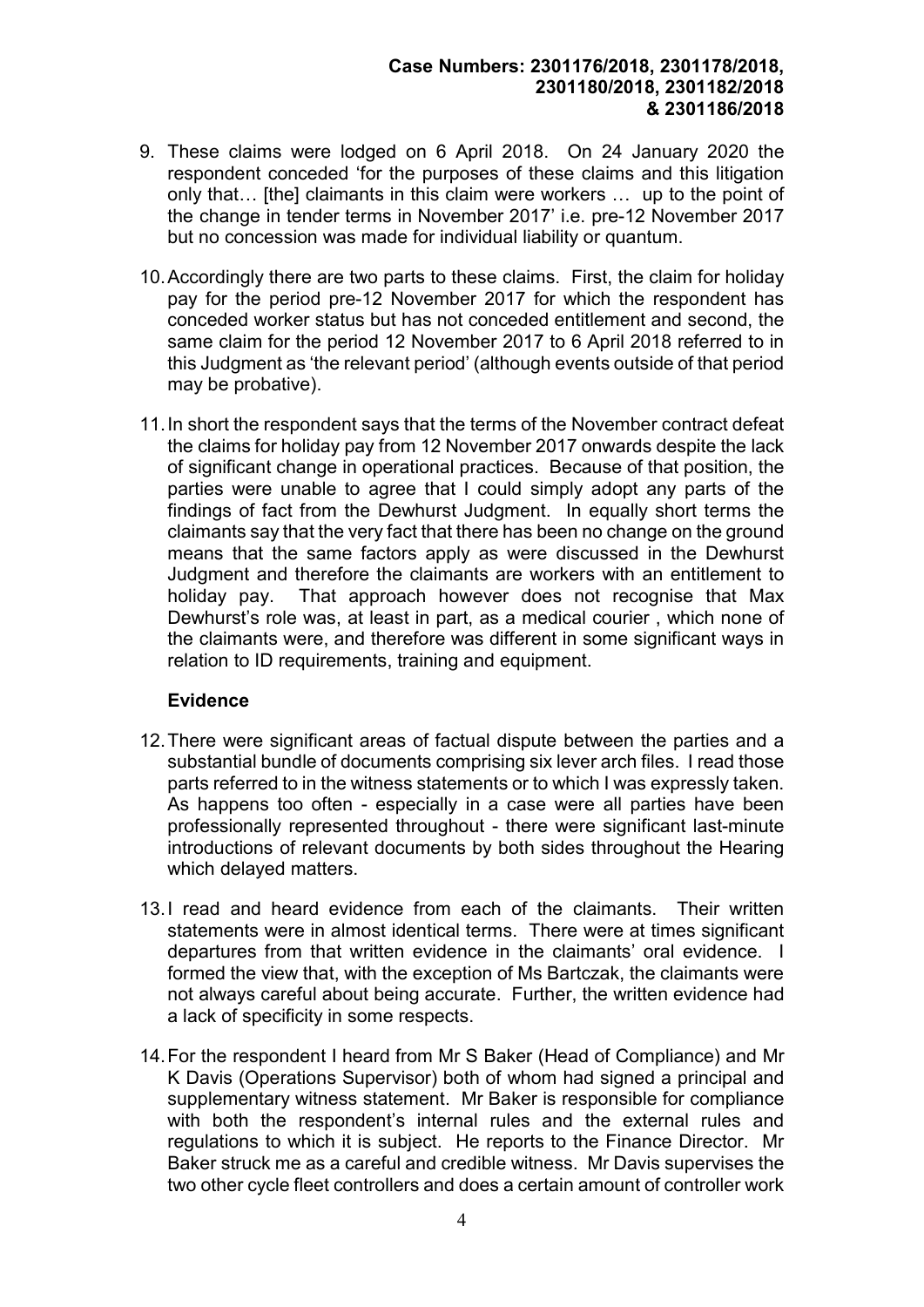himself. He is in the Operations management line. Mr Davis was, on occasion, perhaps too careful in his evidence although I do not agree with Mr Allen's description of him as 'truculent'.

- 15. There was a dispute between the parties as to whether the claimants had been ordered or had undertaken to provide further particulars. Ms Fraser Butlin had been present at the relevant hearing where this was discussed and was able to assist me in understanding the procedural history. I am satisfied that there was no such order or undertaking. A request by the respondent for information on 5 June 2019 was discussed at the preliminary hearing on 15 January 2020 before Judge Freer. Ms Fraser Butlin at that hearing said that the information sought would appear in the witness statements which were then ordered to be exchanged by 20 January 2020. The order provided that having considered those statements the respondent would then, by 27 January 2020, inform the claimants whether or not it still required a response to the request of 5 June 2019 and if so, that would be provided by the claimants by 3 February 2020 with provision for supplemental witness statements from the respondent thereafter. No such request was made by the respondent although supplemental statements were still served as described above.
- 16. Notwithstanding this finding, I do agree with the respondent that there is a lack of detail in the claimants' witness statements and the very relevant information requested by the respondent was not fully, or even in some respects, substantially provided to them and is not therefore before me. My decision of course can only be based on the evidence as presented.

#### **Submissions**

17. I had the benefit of receiving detailed written submissions from both parties, together with copies of numerous authorities, which were supplemented by very helpful, full and timely oral submissions that were able to address the implications of the Yodel Order.

#### Relevant Law

#### 18. The worker and continuity questions

19. Regulation 2 of the 1998 Regulations provides as follows:

"worker" means an individual who has entered into or works under (or, where the employment has ceased, worked under) -

(a) a contract of employment; or

(b) any other contract, whether express or implied and (if it is express) whether oral or in writing, whereby the individual undertakes to do or perform personally any work or services for another party to the contract whose status is not by virtue of the contract that of a client or customer of any profession or business undertaking carried on by the individual;

and any reference to a worker's contract shall be construed accordingly;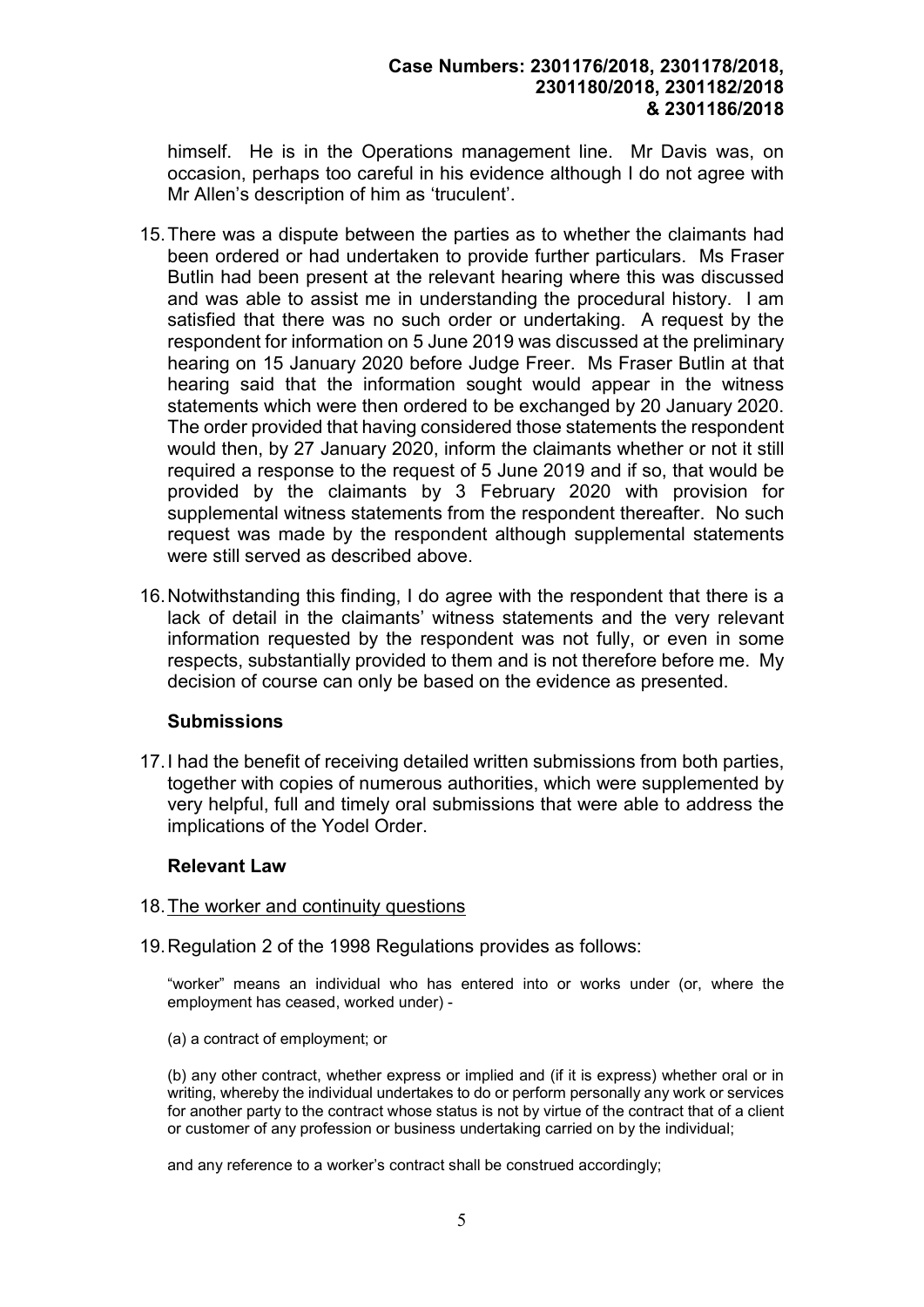- 20. In the present case the claimants accept they were not employees but say they were workers pursuant to limb (b) of that definition.
- 21. There is voluminous case law, including at the highest level, dealing with what limb (b) means in practice (albeit often in the context of the same wording that appears in the Employment Rights Act 1996). The policy reason for the protection being given was summarised in Byrne Bros (Formwork) Ltd v Baird [2002] ICR 667 (approved in Bates van Winkelhof v Clyde & Co LLP and anor [2014] 1 WLR 2047) as:

'…to extend protection to workers who are, substantively and economically, in the same position [as employees who are in a subordinate and dependent position vis-à-vis their employers]…the essence of the intended distinction …[is] between…workers whose degree of dependence is essentially the same as that of employees and…contractors who have a sufficiently arm's-length and independent position to be treated as …able to look after themselves…'

- 22. But as Lady Hale also said in Bates (referred to in more detail below), there is no substitute for applying the words of the statute. There are three parts to that statutory definition.
- 23. First, the contract. In the present case there was an express written contract - the November contract - which the respondent says properly recorded the terms of the agreement reached and the claimants say did not. The correct approach to resolving that disagreement, in the context of contracts for works and services, was set out by the Supreme Court in Autoclenz Ltd v Belcher & ors [2011] ICR 1157 (with useful subsequent commentary from the Court of Appeal in Uber BV v Aslam [2019] ICR 85) which I summarise as follows:
	- 23.1. The essential question is what were the true terms of the agreement at the time it was concluded.
	- 23.2. Answering that question will require an examination of all the relevant evidence, including the written terms, and a focus on the reality of the situation.
	- 23.3. Tribunals must be 'realistic and worldly wise', take into account to the relative bargaining power of the parties and recognise that there may be several reasons why written terms do not accurately reflect what the parties actually agreed and/or the reality of the relationship.
	- 23.4. However, if written terms do genuinely reflect what might reasonably have been expected to occur, the fact that rights conferred have not actually been exercised, will not render the right meaningless. Further, Tribunals do not have a free hand to disregard written contractual terms consistent with how the parties worked in practice but which it regards as unfairly disadvantageous and which might not have been agreed if the parties had been in an equal bargaining position.
- 24. The second requirement of limb (b) is an undertaking by the individual to do work or perform services personally. In Bates, Lady Hale discussed the various ways the EAT have attempted to capture the essential distinction between personal performance and otherwise by reference to different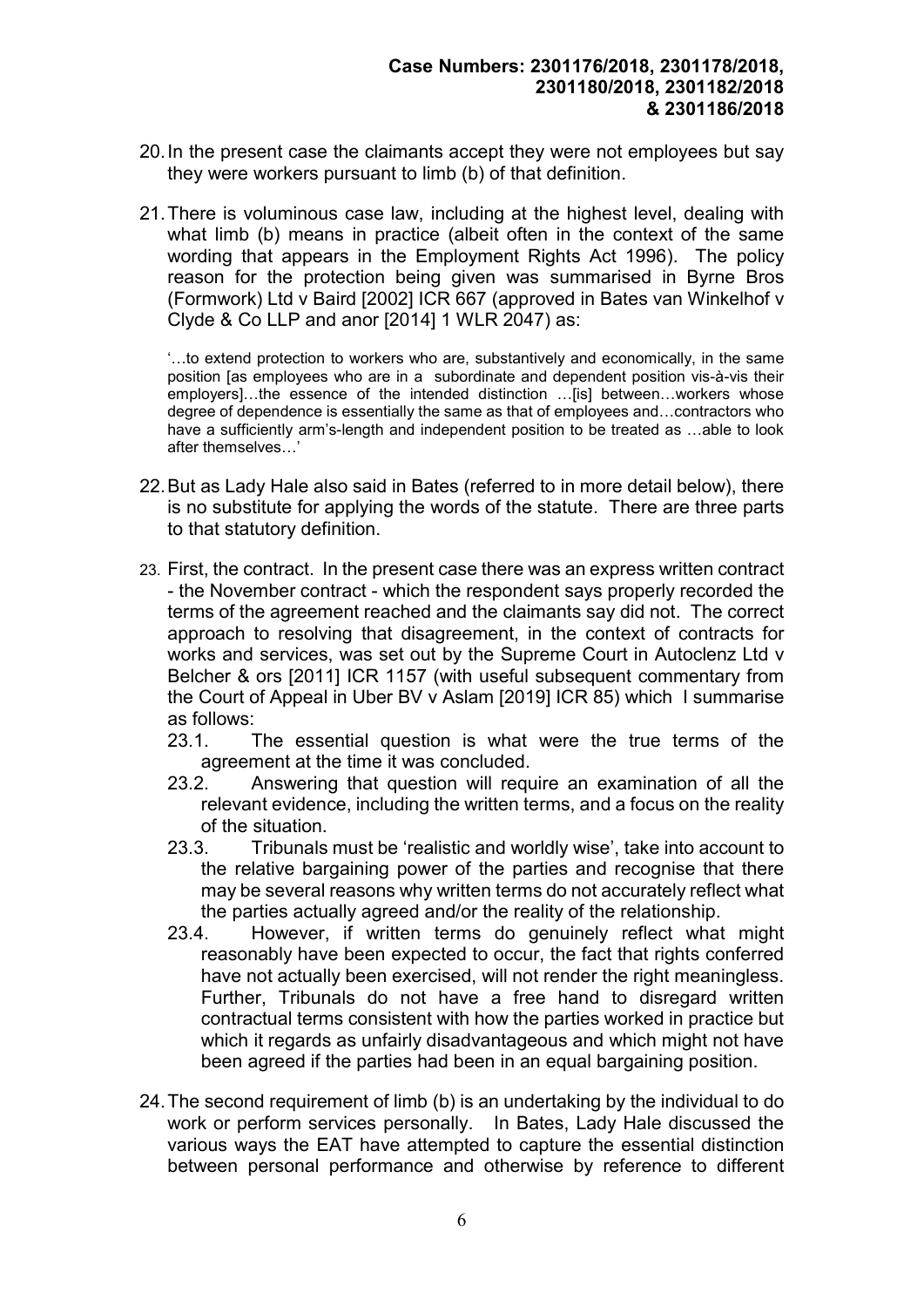concepts - integration, subordination, dominant purpose etc - and agreed that there is not:

'a single key to unlock the words of the statute in every case'

and

'there is no magic test other than the words of the statute themselves'.

- 25. Mr Sethi says that in this analysis Lady Hale ultimately rejected those various tests. Mr Allen says that that is simply wrong and that her conclusion was that although there is no one magic test, all the various tests are still potentially relevant. In particular, he says, it remains valid to look at the extent of integration of an individual into the other party's business. I agree with Mr Allen's interpretation.
- 26. I was also referred to the Court of Appeal and Supreme Court Judgments in Pimlico Plumbers Ltd v Smith, [2017] ICR 657 and [2018] ICR 1511 respectively.
- 27. In the Court of Appeal Sir Terence Etherton MR summarised the applicable principles as to the requirement for personal performance, having already said that the issue of personal performance turns entirely on the contractual terms. His first principle was that an unfettered right to substitute another person to do the work or perform the services is inconsistent with an undertaking to do so personally. Secondly, a conditional right to substitute may or may not be inconsistent with personal performance depending upon the conditionality. He then said, by way of example, that a right of substitution limited only by the need to show that the substitute is as qualified as the contractor to do the work will, subject to any exceptional facts, be inconsistent with personal performance.
- 28. The Supreme Court upheld the Court of Appeal Judgment without specifically commenting on those findings by Sir Terence Etherton. Lord Wilson, however, when discussing where the boundaries lie between the right to substitute and personal performance, concluded that the question becomes whether the right to substitute was inconsistent with an obligation of personal performance. In the context of the facts of that case (where there was no express right to appoint a substitute in the relevant contract although there was in practice a limited, fettered facility to substitute by another Pimlico Plumber operative) Lord Wilson confirmed that the sole test remains the obligation of personal performance but said that there are cases where it can be helpful to assess the right to substitute:

'by reference to whether the dominant feature of the contract remained personal performance'

and

'The tribunal was clearly entitled to hold… that the dominant feature of [the] contracts… was an obligation of personal performance. To the extent that his facility to appoint a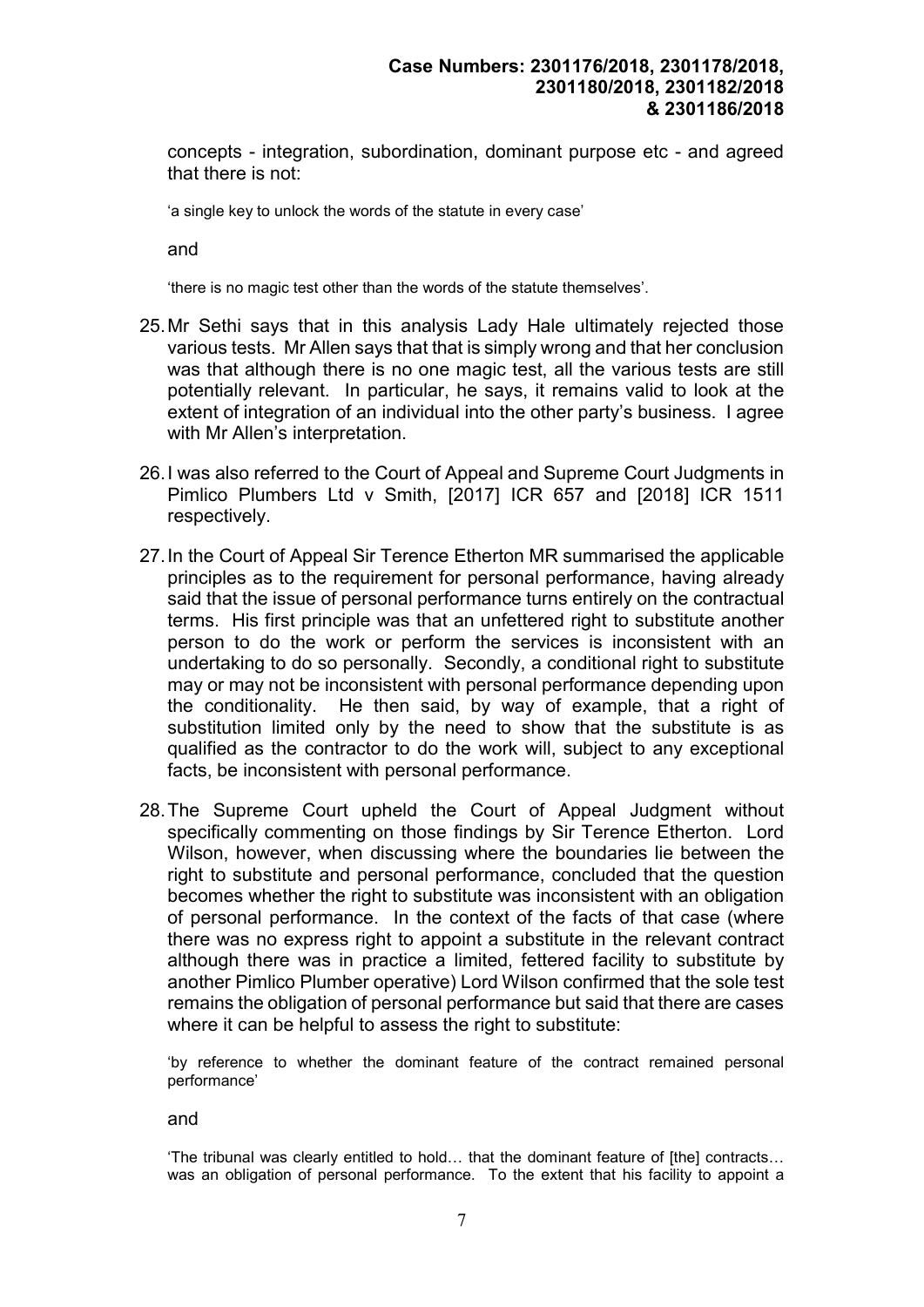substitute was the product of a contractual right, the limitation of it was significant: the substitute had to come from the ranks of Pimlico operatives… It was the converse of the situation in which the other party is uninterested in the identity of the substitute, provided only that the work gets done.'

- 29. The third part of limb (b) concerns the status of the party for whom the work is done or services are performed. Are they, by virtue of the contract, a client or customer of any profession or business undertaking of the individual?
- 30. Again we are in Lady Hale's territory of there being no magic test. It is clear from the case law, and reiterated by the Supreme Court in Pimlico Plumbers, that the answer lies in an analysis of all the relevant factors of the case which can include control, responsibility for provision of equipment, financial risk/ opportunity for reward, how the individual describes and organises themselves, if they are free to and do market their services to the world, whether they are paid when not working, subordination, freedom to reject offer of work and integration.
- 31. Yodel: I also had the benefit of the CJEU Order in Yodel Delivery Network Ltd dated 22 April 2020 following the referral to it by Watford ET in a case which has a very similar factual basis to this case.
- 32. The effect of the operative part of that Order is that where a person is afforded discretion:
	- 32.1. to use subcontractors or substitutes to perform the service which he has undertaken to provide;
	- 32.2. to accept or not accept the various tasks offered by his putative employer, or unilaterally set the maximum number of those tasks;
	- 32.3. to provide his services to any third party, including direct competitors of the putative employer, and
	- 32.4. to fix his own hours of 'work' within certain parameters and to tailor his time to suit his personal convenience rather than solely the interests of the putative employer,

he will not be classified as a worker provided that, first, the independence of that person does not appear to be fictitious and, second, it is not possible to establish the existence of the relationship of subordination between that person and his putative employer. It is for the domestic court taking account of all the relevant factors relating to that person and to the economic activity he carries on, to classify his professional status.

- 33. I agree with Mr Allen that this Order does not add anything particularly new to what we already know from the domestic case law summarised above as to how to approach the question.
- 34. If an individual is found to be a worker it must also be established whether this was in the course of an over-arching relationship with the respondent or limited to specific engagements.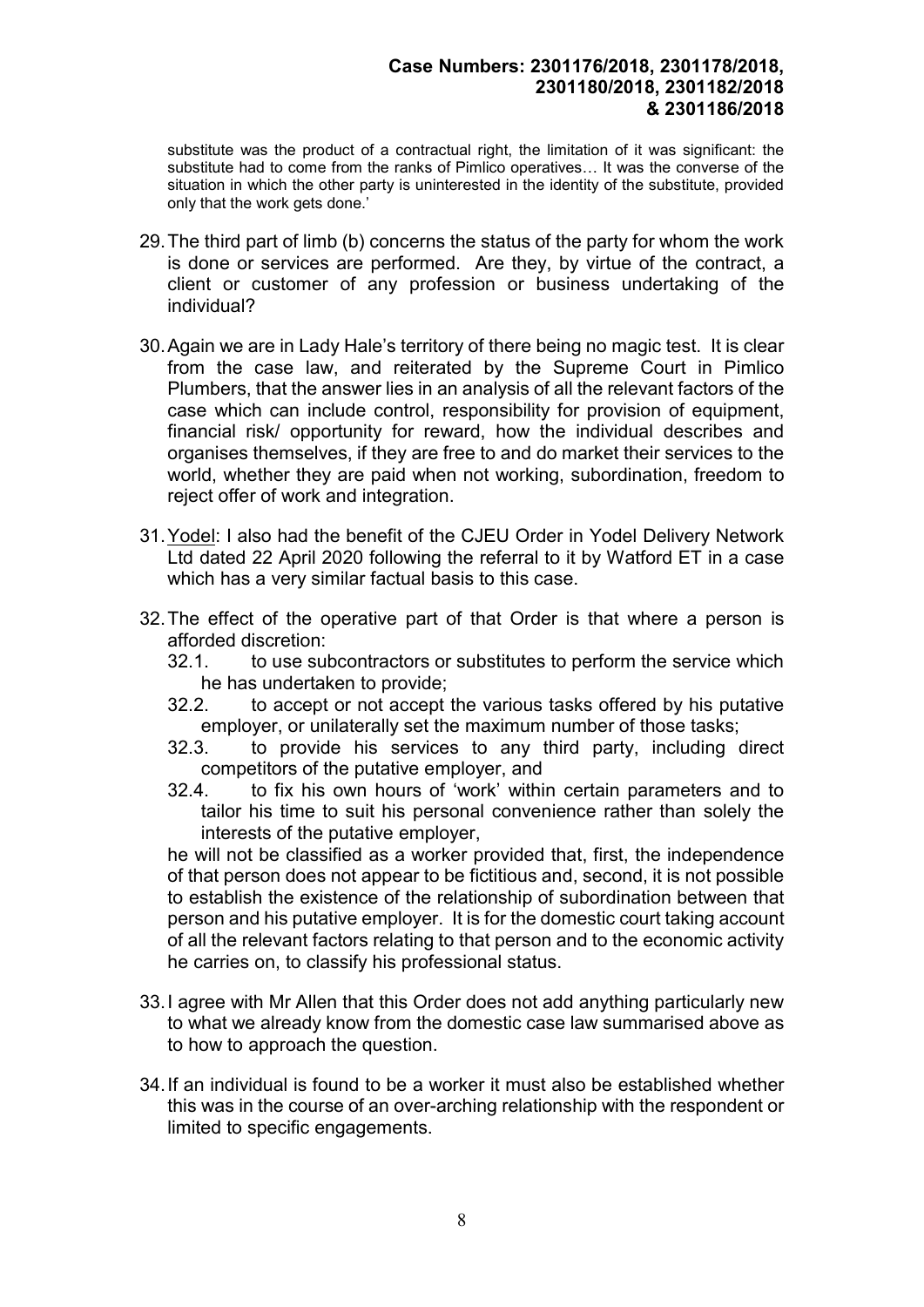- 35. The entitlement question i.e. if/when they were workers, are the claimants entitled to holiday pay dating back to the commencement of their engagement? If so, have they validly received rolled-up holiday pay since 12 November 2017?
- 36. It is clear, following the CJEU decision in King v Sash Windows Workshop Ltd [2018] ICR 693, that where a worker has not taken holiday to which he or she is entitled because the other party has refused to pay holiday pay, they can carry over and accumulate that holiday. On termination a right to payment in lieu crystallises.
- 37. Whether that principle is applicable between two private parties was in dispute in the present case. The respondent's position - which Mr Sethi himself said was 'controversial' - was that the otherwise clear finding in Max-Planck-Gesellschaft zur Forerung der Wissenschaffen e.V v Shimiziu [2019] 1 CMLR 1233 CJEU, that it is so applicable is wrong because the relevant right (to paid holiday) is based on the Charter of Fundamental Rights of the European Union and Protocol 30 to the Treaty of Lisbon 2007 limits the applicability of Charter rights to the UK. (The respondent also had an argument based on the effect of the European Union (Withdrawal) Act 2018 but conceded that the relevant date for that purpose was in fact 31 December 2020 and therefore not relevant to this case. In any event, I agree with the claimants' case that there is nothing about the Withdrawal Act to indicate it has any retrospective effect.)
- 38. The claimants' argument is vehemently the other way. Mr Allen relies on the combined effect of Stadt Wuppertal v Bauer [2019] IRLR 148 CJEU, CCOO v Deutsche Bank SAE [2020] ICR 48 CJEU and Innospec Ltd v Walker [2017] UKSC 47 as well as the terms of the Charter (article 31) and the Protocol (articles 1 & 2) to show that the Charter simply affirmed the relevant fundamental rights and the right to rely on them horizontally is part of our domestic law.
- 39. I agree with and adopt Mr Allen's analysis. (Mr Allen did concede, in the course of Mr Sethi's submissions that the claimants' arguments on this point could not apply to the rights continued in reg 13A of the 1998 Regulations.)
- 40. A consequence of that finding is that there is no issue to be resolved regarding whether the claims were submitted in time as even if the respondent is right about the claimants' status from 12 November 2017, the last date of the act complained of had to be 11 November 2017 for the claims to be in time, which it was.
- 41. As for rolled-up holiday pay, Robinson-Steele v RD Retail Services Ltd [2006] ICR 932, confirmed that previous staggered part payments can be set off against specific holiday pay provided that those payments were made transparently and comprehensively. Further, in Lyddon v Englefield Brickwork Ltd [2007] ICR 1006, the need for a consensual agreement identifying a specific sum properly attributable to periods of holiday was identified.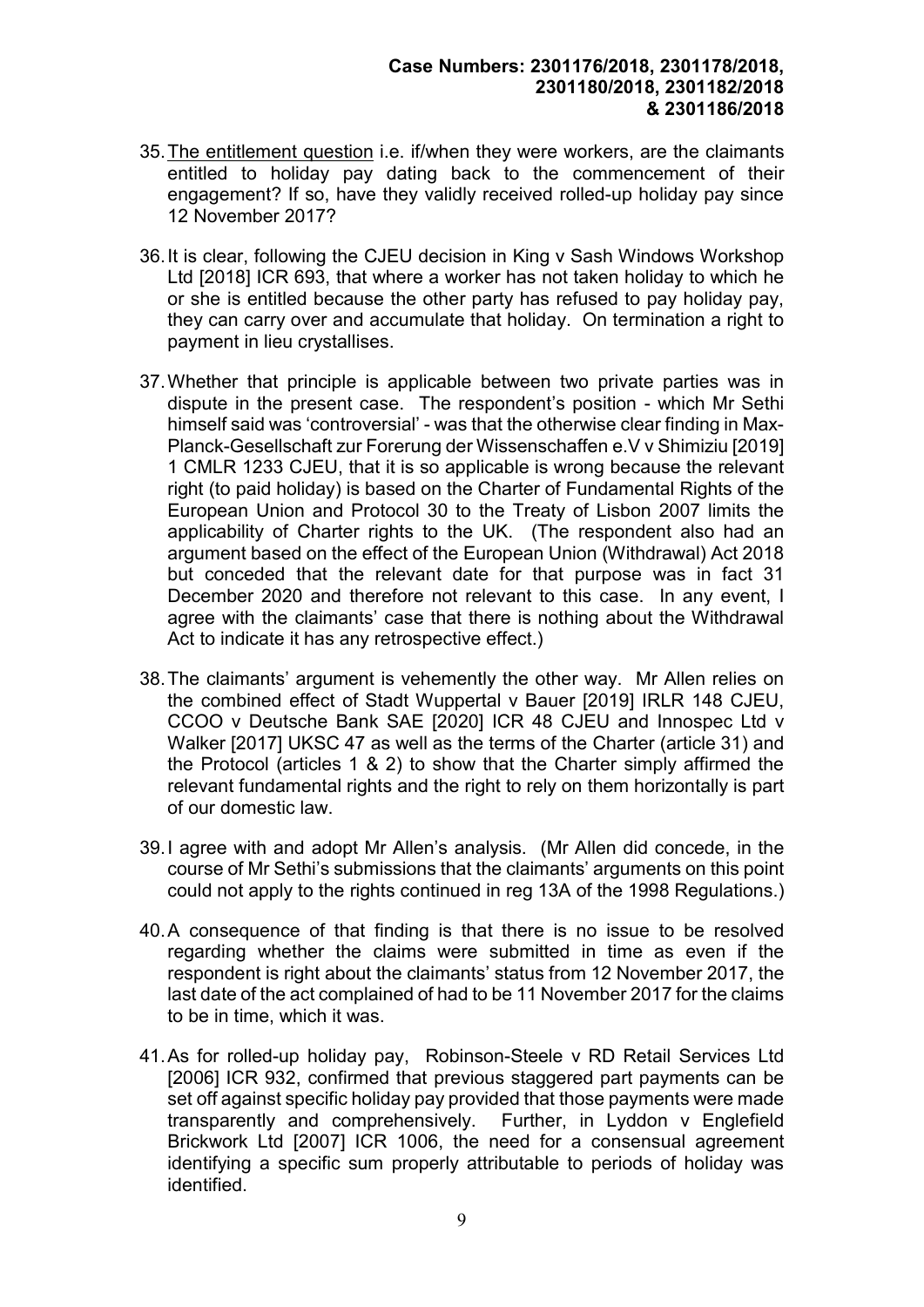### Findings of Fact

42. Having assessed all the evidence, both oral and written, and the submissions made by the parties I find on the balance of probabilities the following to be the relevant facts.

#### 43. The Respondent

- 44. The respondent is a national same-day courier business. In London it operates a cycle courier fleet of about 60 (including at least one cargo bike) and 90-100 motorbikes and 350 vans. For these purposes I accept Mr Baker's definition of 'fleet' as those couriers who on any given day or time are providing their services to the respondent.
- 45. The respondent provides courier services to a range of clients. Some are on an ad hoc, one-off basis but for some it is an ongoing arrangement reflected in detailed agreements. Examples of the respondent's agreements with Mitie, Apple and Bloomberg were dealt with in the evidence. It is apparent that the terms of those agreements may well mean that the respondent would have to know in advance the name of the individual courier delivering to that client on any occasion and that courier may have to carry ID.
- 46. On the part of its website aimed at prospective couriers the respondent refers from time to time to 'our fleet' and 'our couriers' but also expressly to the fact they are self-employed. In other parts of the website aimed at prospective clients in London the respondent again refers to 'our professional couriers' as well as statements about the recruitment process and the equipment issued to couriers. Some of those statements had been varied by the time of the relevant period. In a further, presumably internal, part of the website the respondent refers to the 'CitySprint team'. In any event I do not find any of the statements on the website that directly relate to couriers to be more than 'puff' and are not helpful in determining their status.
- 47. Similarly, whilst there are also references on the website to the services offered by the respondent to clients and the corresponding service standards, they are not helpful in determining status. The claimants' argument is that as the respondent offers exacting delivery time commitments to its clients the controllers would put pressure on and control the couriers to meet those standards. Mr Baker said that he was shocked when he read some of the statements that appear on the website as to service standards as they are 'out of step with practice' and he was not sure that controllers would be working towards them. I am not persuaded that statements about service standards on a website, which would of course be subject to detailed terms and conditions, are sufficient to make the claimants' argument in this respect.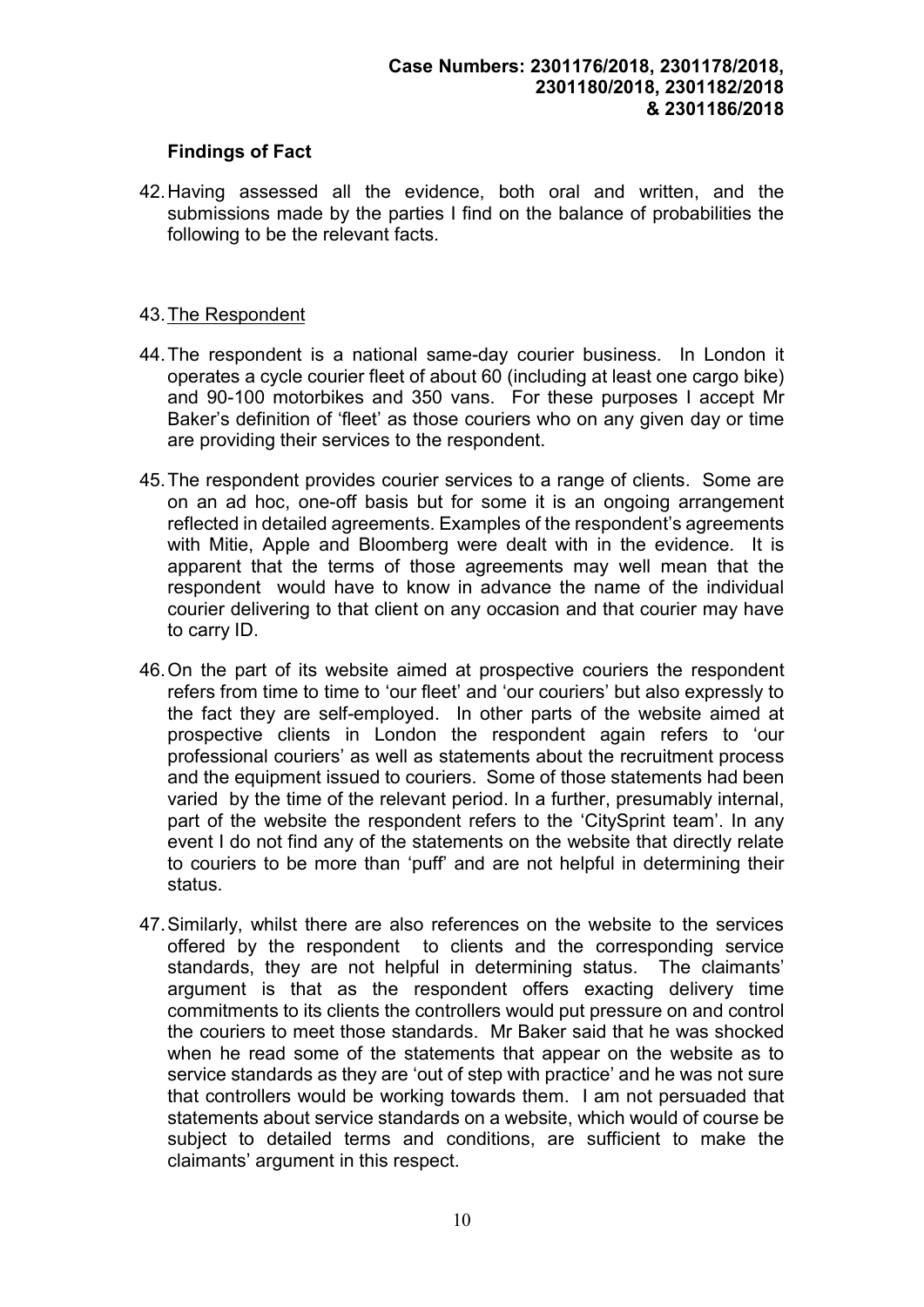#### 48. The cycle courier role in general

- 49. During the relevant period the cycle courier fleet and work were generally organised as follows.
- 50. Clients of the respondent book their jobs (i.e. a delivery) through the customer services team. There are different levels of urgency with a variable fee structure attached. A docket is created with all the relevant details including any deadlines. This is sent electronically to the controllers.
- 51. In the control office there is a team of 3 controllers (including Mr Davis) who between them cover the office from 8am - 7pm. They are paid a basic salary and are not financially incentivised to ensure any specific operational outcomes. The controller sits in front of two screens. One shows incoming jobs in order of priority from customer services and the other shows the fleet mapper programme which gives the location of each active courier and whether they are 'empty' i.e. available to receive a new job. Depending on the number of jobs in play - up to 250 per day - this can be a very intense and sometimes stressful role matching resource to demand with the extra complications of deadlines and other variables. It requires the controllers to think and plan strategically and anticipate the demands of service.
- 52. There are recognised usual peak times for client demand e.g. Fridays, run up to holidays, budget day. Equally there will be quieter days when the couriers on circuit do not receive as many jobs as they would like. The number of couriers on circuit will also be affected by factors such as the weather, day of the week, holidays, large sporting events etc. There is therefore room for individual couriers to make their own decision about whether to go on circuit at a particular time to maximise their earnings notwithstanding that most rates are in effect fixed.
- 53. The controller will seek to match the incoming jobs with empty couriers as effectively as possible. Each courier carries a City Trakker - a handheld device which transmits information between them and the controllers in real time. It enables the controller to see where the courier is and if they are empty. When a courier is ready to receive work on any day they will indicate that via their City Trakker; they may also radio into the office. Basic details of a job (from where to where) are sent via City Trakker initially to just one courier who has 8 minutes to accept it before it bounces back to be reallocated.
- 54. The respondent's 19-page City Trakker manual with multiple screen shots and detailed instructions makes it clear that once a courier clicks on the job to see more details, the job has been accepted. It says:

'The Controller now believes that you the courier will be making your way to the collection address to collect a package'

The claimants say that references within this manual to the courier mean only the individual to whom the City Trakker has been issued. Mr Baker's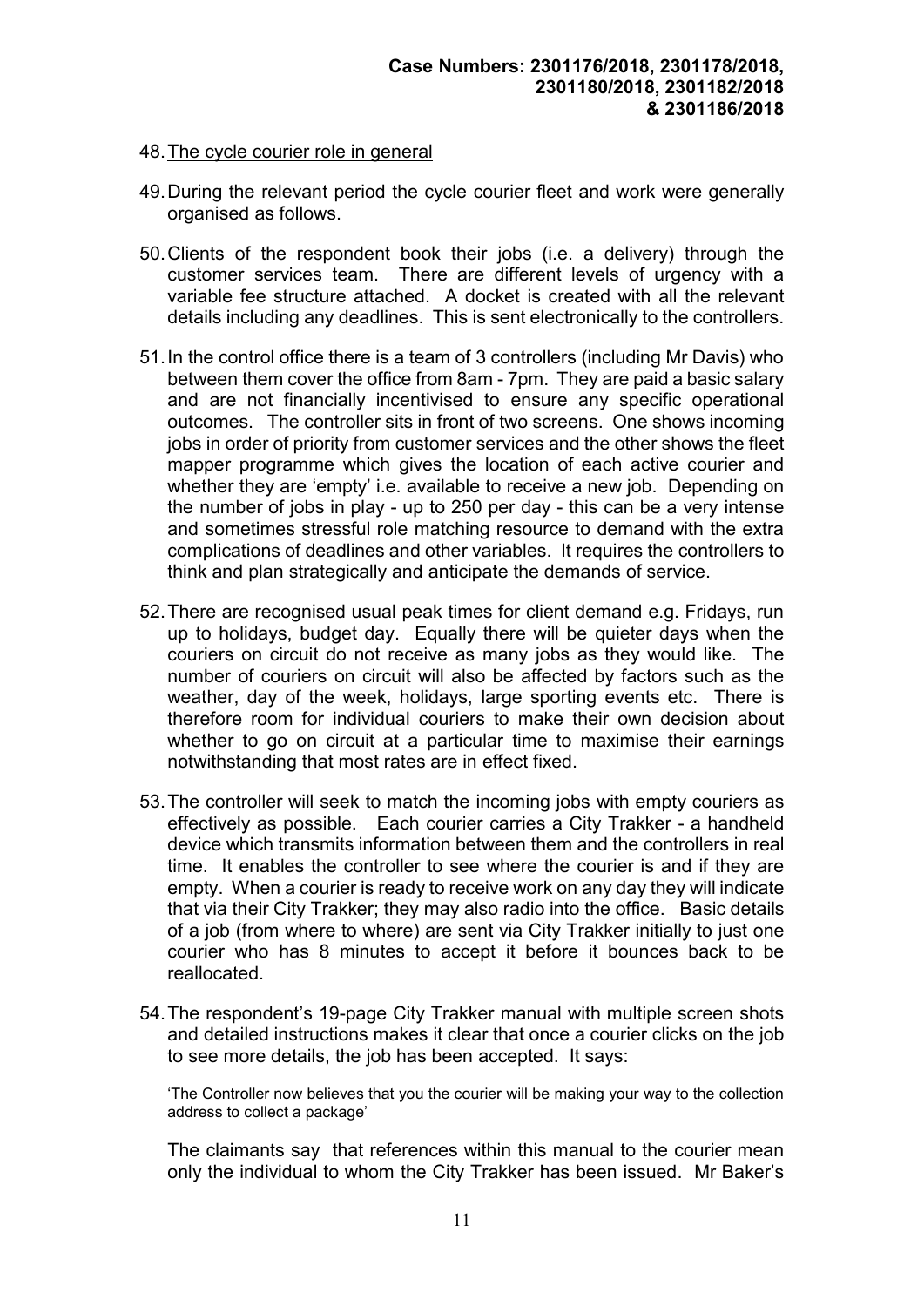interpretation, with which I agree, was that it could also mean any substitute of the courier using his/her City Trakker.

- 55. As Mr Baker also accepted the language expressly used in the manual is of job allocation and that most jobs should be done 'ASAP'. It also expects the courier to follow any order set by the controller and says when they take a break couriers should inform a controller when they are back. Mr Baker said this was a 'guide' but overall the manual does not read as a guide but as an instruction.
- 56. Under 'Refusing a job' the manual states:

'If you do not wish to undertake a job that has been sent to you (sic) Citytrakker please contact the Control immediately and inform of your intentions. Do not double touch on the red job as you'll be sending a false update to the Controller. If you've unintentionally accepted a new job please contact the control and make sure it is understood you do not wish to undertake the job.' (emphasis as original)

- 57. Mr Davis's evidence was that if a courier is not going to accept a job they can ignore it or contact the controller. This part of the manual shows however that there is a default assumption of acceptance and if that is incorrect, the courier must inform the controller.
- 58. Once a job is accepted full details become visible to the courier. If there are insufficient cycle couriers available or willing to take the current jobs the controllers can either negotiate a higher fee with a courier or pass it over to the motorcycle courier team who are controlled separately.
- 59. Once a courier completes their jobs, they will again show as empty. When they have finished for the day, they will log out of City Trakker. Some may also call the office to let them know they have finished but this is not recorded as log on times are (see below). Mr Baker acknowledged that the controllers ask (but he says do not require) couriers to inform them when they are finished.
- 60. Ways of working on the ground by cycle couriers have not generally changed following the introduction of the new contract in November 2017 (save for some specific concessions made by the claimants as noted below). In January/February 2018 the respondent ceased its dedicated healthcare work for which special training was required as well as additional instruction and direction (including a requirement for uniform and ID to which I return below).
- 61. Each courier supplies their own cycle and helmet (if worn, it is not compulsory), is allocated a call sign and an informal nickname e.g. P128 - Thrasher (aka Mr O'Eachtiarna). They are provided with an ID badge and in return for paying an optional weekly fee of £10 they also receive a courier pack which includes uniform, a radio and a City Trakker. If they choose not to take the courier pack they pay a weekly fee of £24 to rent a City Trakker. Fairly obviously, the claimants all chose to pay for and receive the courier pack.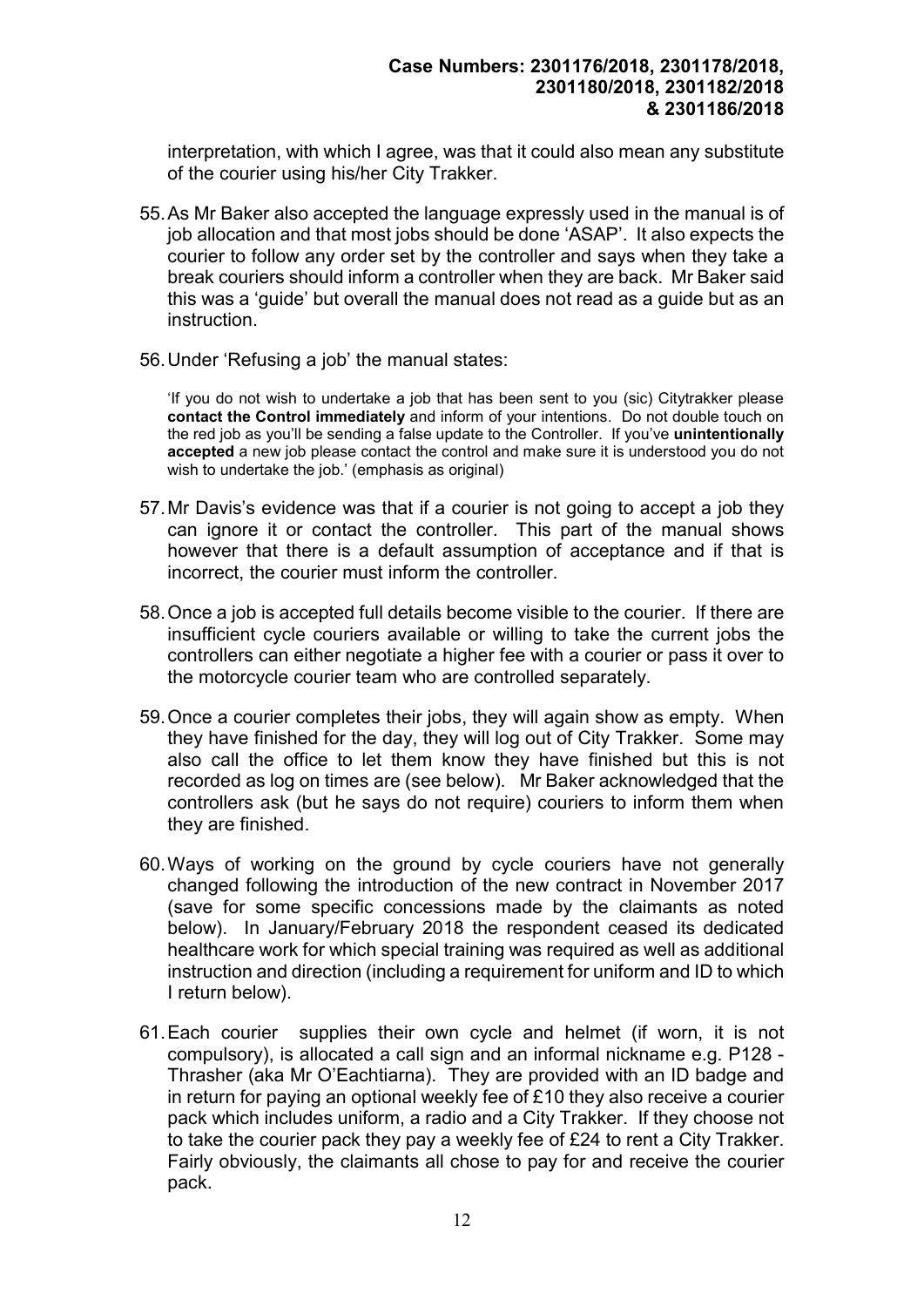- 62. In the office there is a blue clipboard and a red book. Both have been used in the office from before the relevant period and remain in use. On the clipboard there is a pre-printed weekly sheet showing each courier by both their call sign and nickname. The controller on the early shift completes for each courier on each day the time upon which they log on ready for work (this contradicted Mr Baker's written evidence that the respondent does not keep a record of when they log on or off). If they do not log on their entry will either be marked 'H' to show they are on notified holiday, 'sick', 'inj'(ured) or '-' if they have not been in contact at all. A notes column also sometimes has information about when a courier is expected back from an absence. Mr Davis said this information was recorded to aid communication between the controllers and couriers, that it was a historical 'force of habit' and that if the controllers knew an individual was off sick or on holiday they would not call to see if they wanted to work.
- 63. In the red book a weekly record is kept of which couriers have signed in each day and at what time, together with the number of jobs completed on each day individually and collectively. This allows the controllers to monitor work levels and flex the number of riders needed over a period of time.
- 64. Payment of couriers and other administrative tasks are managed through an online system called iFleet. They are paid by weekly bank transfer according to the number and type of jobs completed all by reference to an invoice generated by the respondent. In the relevant period (and before and since), couriers had the option of producing their own invoices. None of the claimants did however and in practice, given the number of possible variables in how much each individual job will pay, it would not be practicable for any cycle courier to self-invoice. Although there is a price list per type of job it is clear that it does not contain all the relevant information in order to be able to accurately price an individual job.
- 65. Working Pattern of each Claimant
- 66. In practice all the claimants have chosen to work hours and days that suit them; some for many years. The variations described below for each claimant were all at their own choosing.
- 67. Ms Bartczak has, apart from a period of approximately one year in 2008/2009 when she was employed by the respondent and a period of maternity absence in 2015/2016, been a cycle courier for the respondent since 2001 working at least 4 days per week. In the relevant period she was routinely working the main circuit from 8:45am to 5:30pm on Monday, Tuesday, Thursday and Friday but has occasionally covered fixed contracts for short periods.
- 68. Mr O'Eachtiarna has also been a cycle courier for a long time. He started in 1999 and has been with the respondent from around 2000. In the relevant period he routinely worked on the main circuit from 9am to 7pm Monday to Friday. In previous years his working pattern had varied with him working fewer Mondays and Tuesdays for a variety of reasons (all initiated by him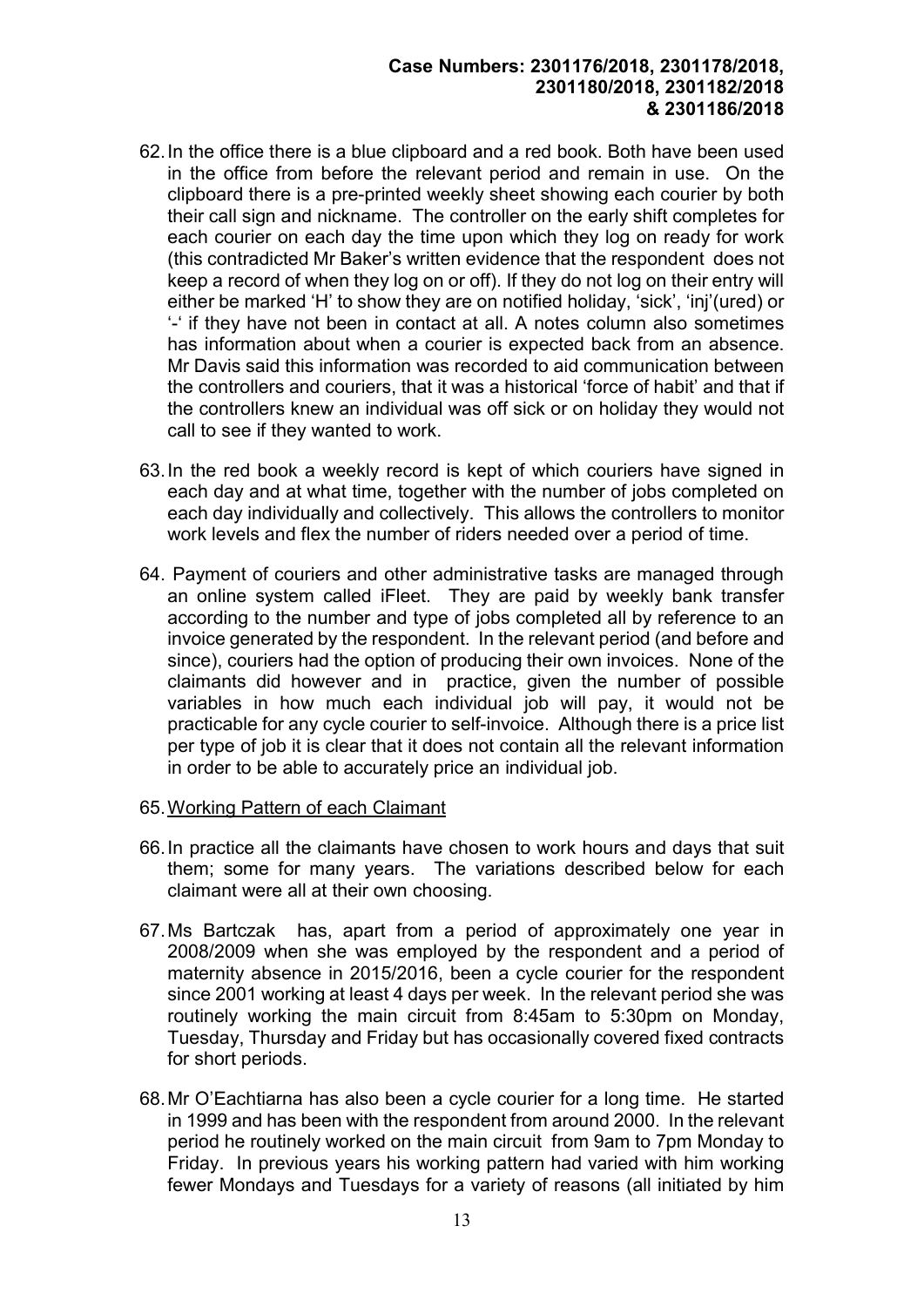rather than the respondent). More recently he has reduced his regular hours with the respondent.

- 69. Mr Szymonik started working with the respondent in February 2015. His working pattern is less regular and has varied with a combination of fixed contract and main circuit work. He confirmed that he chooses a day of the week on which to rest.
- 70. Mr Grundy has worked with the respondent since January 2002 with a 3 month absence in 2008. Until March 2016 he worked predominantly on the main circuit but then took on a fixed contract. His written evidence was that this required his attendance at the client's office from 1.30pm to 4.30pm but accepted in his oral evidence that he was not in fact required there before 3pm and could go on circuit before then but chose not to. His usual days of attendance in the relevant period were Tuesday-Friday; they have since changed. He is paid a flat daily rate for that contract and is based at the client's office. From the client's point of view any courier could cover the work (subject to its terms - see below) and another courier covers the contract on Mr Grundy's non-working days. If he is not intending to attend on his usual day he will give notice to the respondent so that they can arrange cover. Mr Grundy also, in the relevant period, worked on the main circuit from time to time prior to 1.30pm.
- 71. Mr Weber worked with the respondent from early 2014 to 5 October 2018 initially as a pushbike cycle courier but in December 2014 moved to a cargo bike. His working hours then significantly reduced. Since 2015 he did not have a regular working pattern. From October 2015 to April 2016 and in the second half of 2016 he did not work at all, at least in part due to health reasons. His attendance in 2017 and 2018 was also low, approximately 20- 30%.
- 72. All the claimants were taxed on a self-employed basis and, although the disclosure of tax records was incomplete, they all appear to have declared typical deductions of the self-employed (business expenses etc).

#### 73. Introduction of the 2017 contract

74. On 1 November 2017 Mr Baker wrote to all cycle couriers in a document headed 'Revised cycle courier tender'. It said:

'We are updating and simplifying our self-employed cycle courier tender terms using plain English. This is to clarify our respective positions, paying particular emphasis to the degree of flexibility and lack of control and direction that self-employed cycle couriers enjoy.

The new cycle courier tender on iFleet is an evolution of the existing tender. In many ways it simplifies and reiterates the existing arrangements, but it replaces the existing tender and overrides anything that you may have understood before from that document or its operation in practice.

We would encourage you to please read it very carefully as it will come into effect on  $12<sup>th</sup>$ November 2017. If you wish to continue to provide services to City Sprint after 12<sup>th</sup> November 2017, you must have migrated over to the new tender as all existing tenders will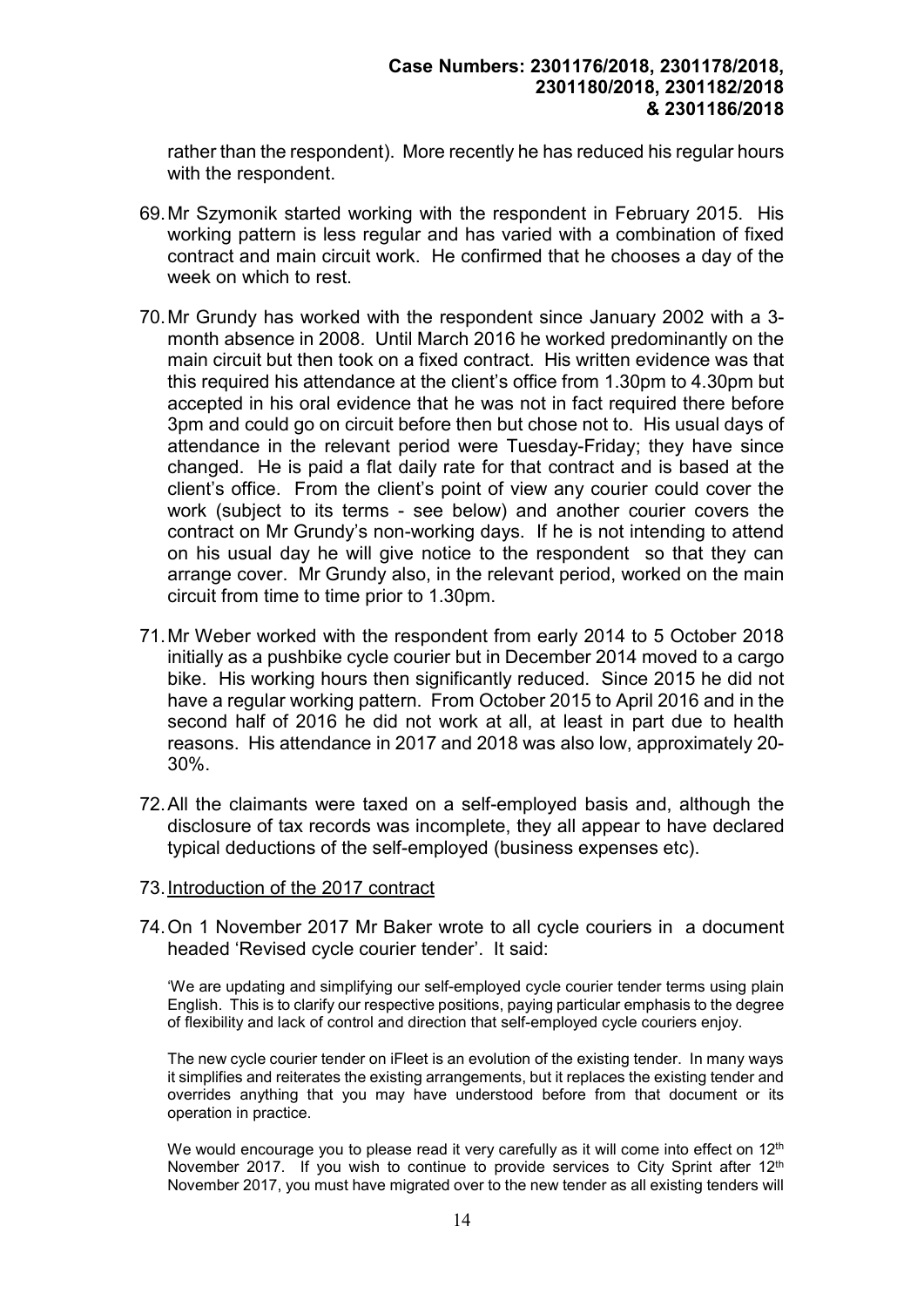terminate. This means you will be unable to tender your services to City Sprint on the existing tender from 12<sup>th</sup> November 2017 onward.

Should you have any questions about the new tender agreement then please do not hesitate to contact Simon Baker on … or note your comments on the document. It is important to us that you are satisfied with the new tender so please do flag any issues early before we go live.'

- 75. I note that the respondent continued to use the terminology of 'tender' despite the fact that this clearly was not any form of commercially recognisable tender process. This was, as accepted by Mr Baker, a take it or leave it situation. If the couriers wanted to continue to deliver for the respondent, they had to accept this change in terms. As Ms Bartczak said when it was put to her that signing the new contract was her free choice she had a 'free choice to sign the contract to keep the job'.
- 76. All the claimants received Mr Baker's letter. Some chose to pay more attention to it than others but its terms are clear. Max Dewhurst did reply to Mr Baker and in the exchange that followed made it clear that they believed there was no genuine negotiation, the contract did not reflect reality and was a charade.
- 77. The new contract, plainly drafted by lawyers, was made available online to all the cycle couriers. It appeared in full within a scrollable window. Below that window, headed 'Questionnaire', was a series of questions that had to be answered in the affirmative, together with some security questions and an electronic signature. Some of those questions were clearly only relevant to non-cycle couriers. Under the signature box was the statement:

'By pressing 'Agree' I confirm that I have read and agree to be bound by the terms and conditions of this Agreement.'

78. The questions that had to be ticked included:

'I am engaged on a self-employed basis and have to account for my own tax, National Insurance and VAT if applicable

I am under no obligation to provide my services and City Sprint UK Ltd is under no obligation to give me any work at any time

I can send a substitute in my place to do my work, so long as they can do the same work I have agreed to do

If I do not work, I will not get paid. As a self-employed contractor I will not be entitled to holiday, sick, maternity payments or any employee benefits.'

79. On Friday 10 November, those cycle couriers that had not already signed, were chased either by text or email and reminded that if they did not sign, they would not be able to provide their services to the respondent from 12 November. They were also denied access to iFleet until they had signed. All the claimants did sign before the relevant cut off point; again, some read the agreement in detail and others not. It is clear however that they all had the opportunity to do so and the agreement itself was written in relatively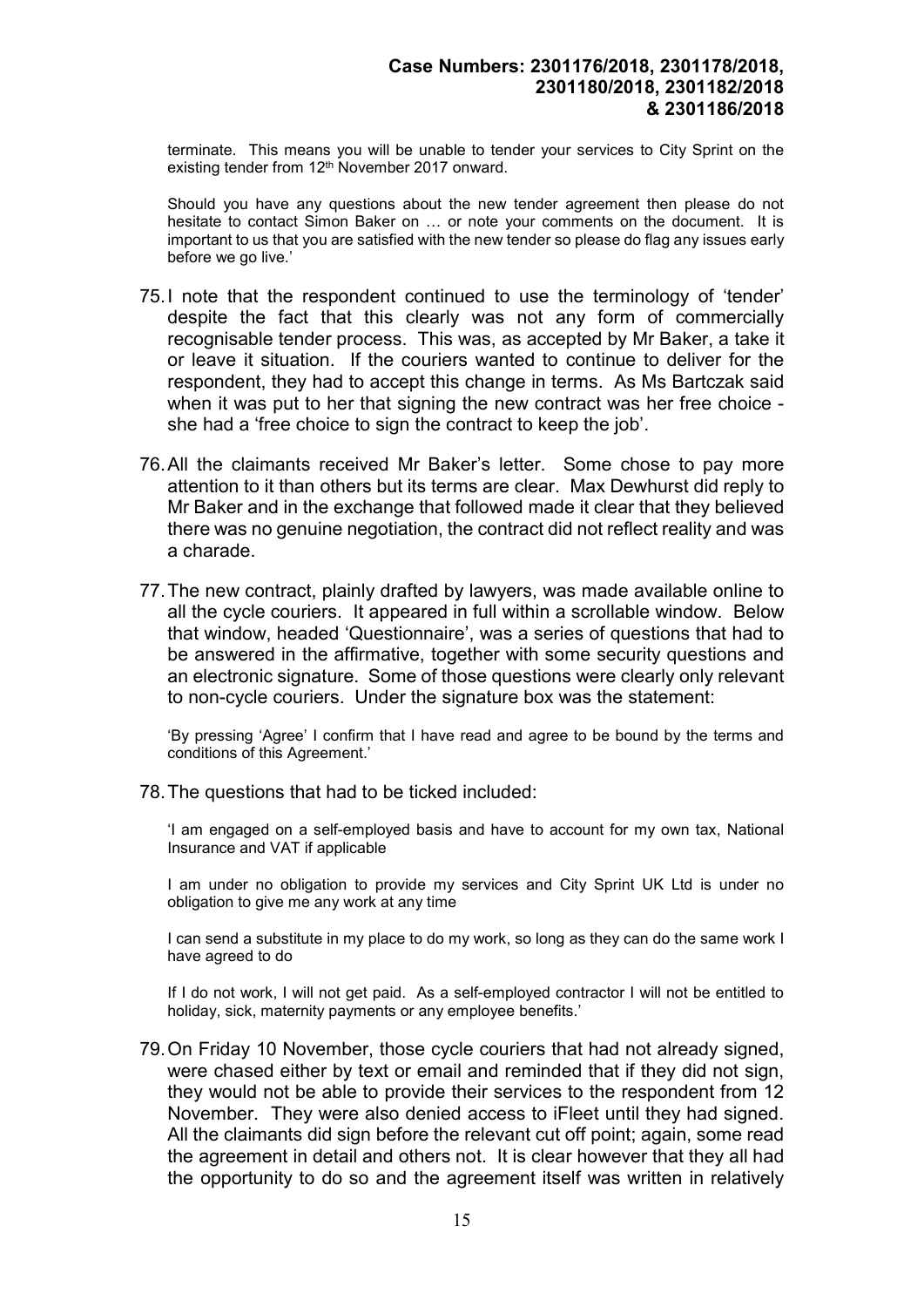plain English that they could readily understand. It was set out (albeit on a screen) in an accessible way. Ultimately all the claimants did agree to the new terms and had the freedom to accept or reject them, notwithstanding that the balance of bargaining power lay very heavily in favour of the respondent. Rejection of course would have meant having to find new work elsewhere and therefore that choice was not a palatable one but was a choice nonetheless.

- 80. There was no evidence offered of any training given to controllers about the change in the contractual terms from November 2017 although Mr Davis confirmed that he had seen an email with the new terms which he was asked to read and give any comment. He said there was no comment from the controllers and that they agreed with it. It certainly does not seem that there was any effort by the respondent to communicate the change in any sort of focussed way. It seems unlikely therefore that there would have been any particular change by the controllers in their approach before and after the change.
- 81. Key terms in the 2017 contract and corresponding practice:
- 82. Preamble
- 83. This section contains the following statement:

'Once accepted, these terms will form the whole of the contract between us. They will replace entirely any earlier discussions, instructions, contracts, understandings, representations, expectations, contracts or commitments by either you or CitySprint in relation to your engagement or any prior services you have provided to us. All of those will cease to apply on the start of this contract.

For the purposes of these terms, a "Job" is the task of making a cycle courier delivery from Point A to Point B within any applicable timescale and obtaining the necessary evidence that this task has been completed. You will know the collection and delivery points and any relevant deadlines and you can ask the Operations team for details of the fee we are offering for each job where this is not stated in the other terms before you choose whether to accept it or not.'

- 84. The respondent acknowledges that this approach was deliberate to ensure that any - as they saw them - misunderstandings of the couriers that were reflected in the Dewhurst Judgment, were corrected.
- 85. Status
- 86. Clause 1 sets out in terms that provision of services as a cycle courier will be as a self-employed person and not as an employee or worker and as such they would not be entitled to various statutory claims including holiday pay and would be responsible for their own tax affairs.
- 87. Obligations about work & co-ordination and support
- 88. Clause 2 sets out the obligations about work and states: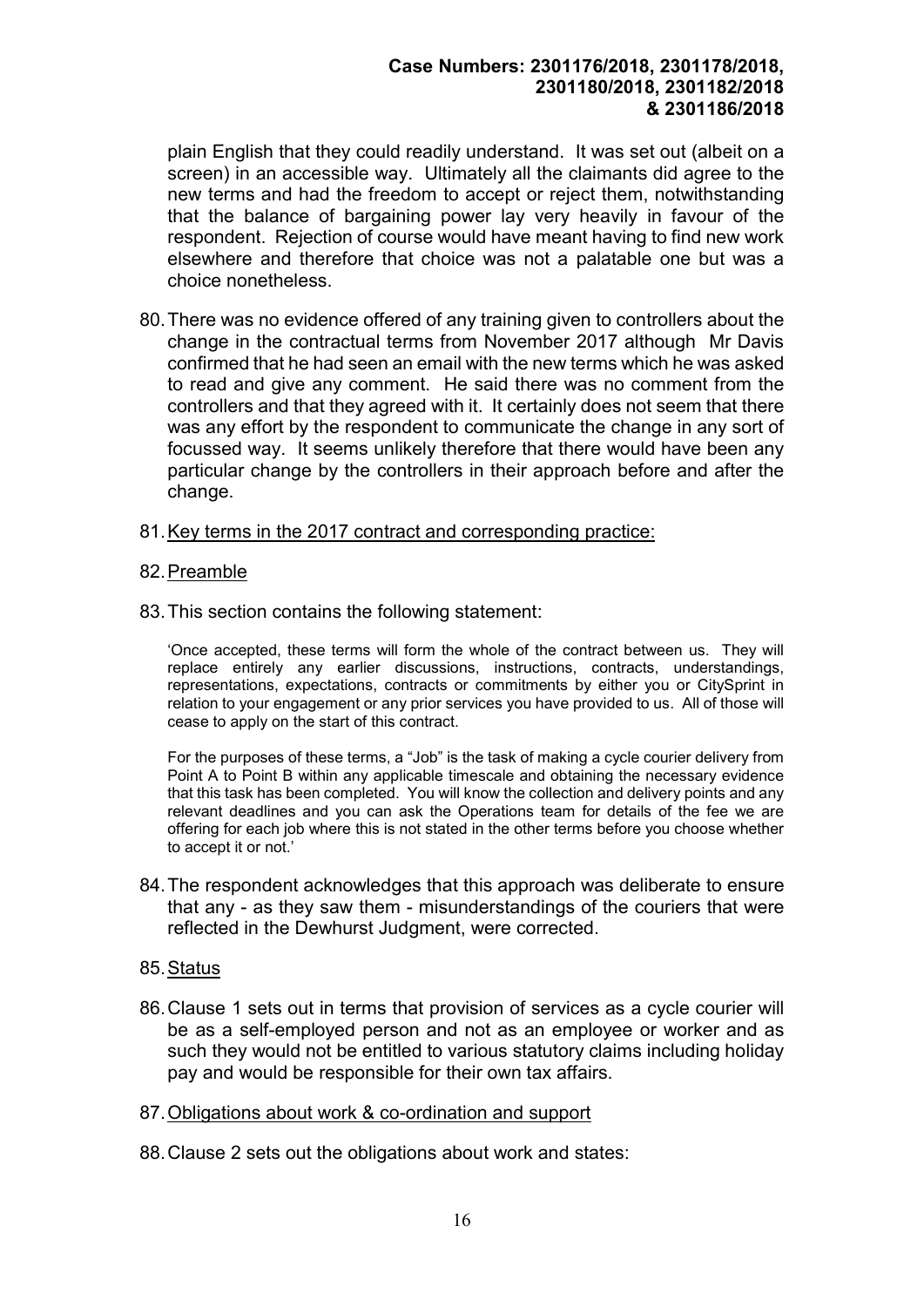'It is to our joint advantage that CitySprint keeps the cycle couriers contracted to CitySprint busy enough to generate the earnings they want. How many jobs we can offer you will depend on where, when, how often and how you offer your services to us… You should rely on your own discretion and experience to tell you when and where most jobs are likely to arise. Please note that:-

(a) We cannot and do not commit to offer you any minimum number of jobs; and

(b) You are not obliged to accept any Job or minimum number of Jobs which we offer to you, however encouraging or pressing the Operations team may be. You can reject any job which is offered to you at any time and for any reason.

The Operations team has no authority to take any action, whether denial of work or otherwise, in response to your rejecting Jobs or to your not working fixed or regular hours except where you have specifically undertaken to do so…' (emphasis as in original)

- 89. A key issue of fact between the parties is what was the controller doing when he (they were all male at the relevant times) sent a job via City Trakker to a courier. Was he, as the contract says, 'offering' it to them and they are free to refuse with no repercussions (the respondent's case)? Or was he 'allocating' it and if they refused they risked that controller penalising them in some way (the claimant's case)?
- 90. With the exception of Mr Grundy the evidence of all the claimants was very substantially the same in respect of the process for accepting a job. They all acknowledged that it was possible in theory to refuse a job for no specific reason but said that controllers would then not allocate them any jobs or allocate low paid jobs. No compelling evidence was given of any examples of this happening in practice and indeed Mr Szymonik acknowledged, when asked if Mr Davis would make life difficult for him if he turned down work, that the answer after November 2017 was no.
- 91. The claimants all acknowledged that when they were on the circuit they wanted as many jobs as possible in order to maximise their earnings. That makes perfect sense. Equally it is clear that there was some pressure on controllers to meet client demand by getting couriers to pick up jobs as quickly as possible. There was therefore a mutual interest in jobs being done as quickly as possible by the most convenient courier available.
- 92. As for the consequence of rejection, it is clear that there was no formal or written disciplinary, performance management or grievance process applicable to couriers although there was an escalation process that couriers could use if they felt it necessary.
- 93. No evidence was provided by any of the claimants of work ever being denied to them but, as Mr O'Eachtiarna and Mr Weber pointed out, unless they can see the controllers' screens they do not know if they are being offered their fair share of the work available . Mr O'Eachtiarna also said that he thought the controller did have authority to refuse him work and that if he, Mr O'Eachtiarna, rejected a job he would not be given any more. Mr Szymonik said that despite what the new contract says if the couriers turned down a job the controllers would not give them another one. He had no apparent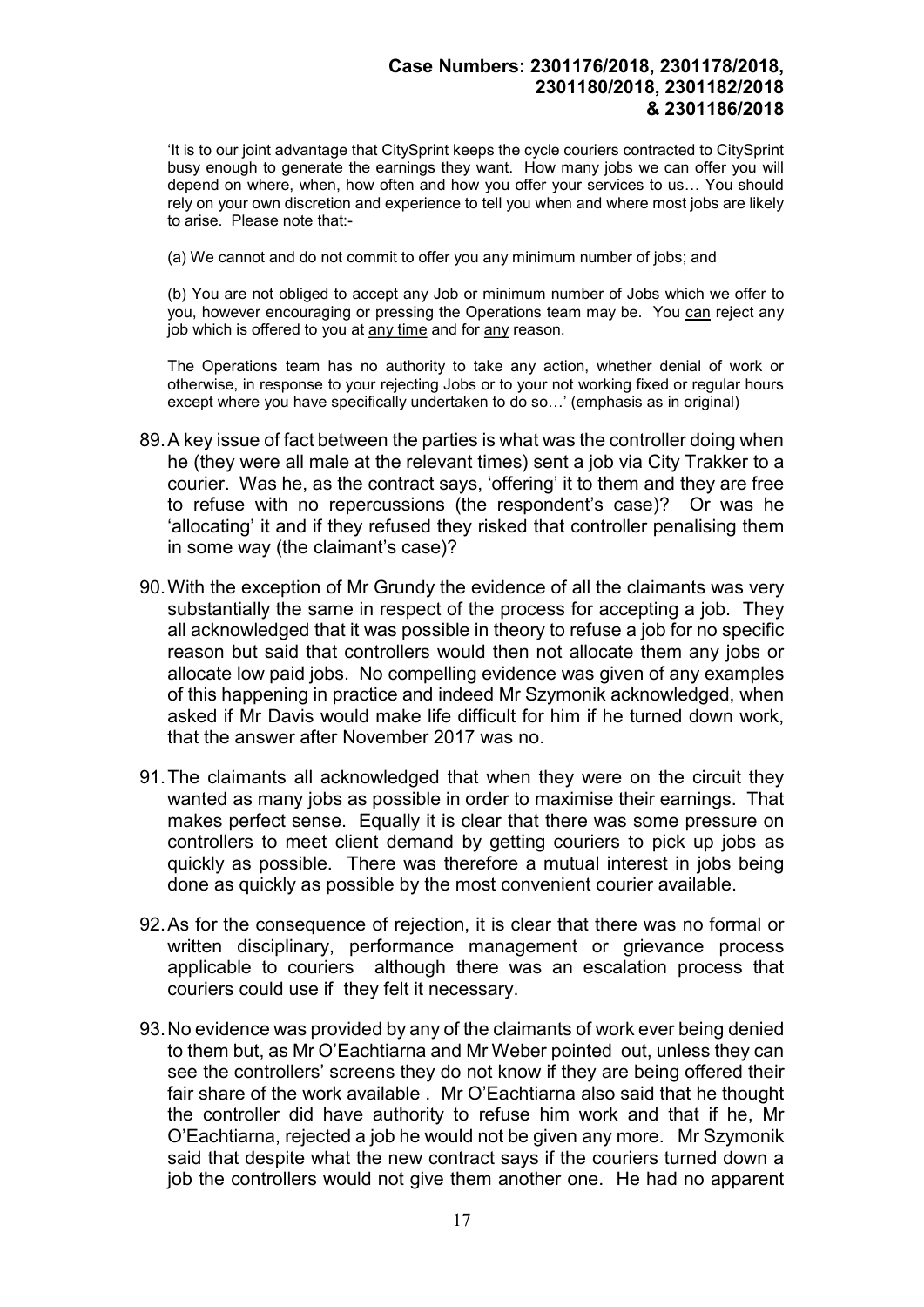basis for making this statement other than that he thought it was 'common sense'. Mr Szymonik also said in his written evidence that in around January 2018 (and therefore within the relevant period) he called in sick and was told 'no problem' but was then called later that day and was 'asked' if he could go in which he agreed to do as he wanted to keep the controller happy. This evidence in itself is inconclusive.

- 94. Mr Weber's evidence was that he felt under pressure from his controller to work more often otherwise the controller would have to hire more riders and therefore, Mr Weber felt, he would be allocated fewer jobs. He gave an example of when he was working on the cargo bike in early summer 2018 which may not have been strictly in the relevant period but even if not, was very close to it and certainly after introduction of the new contract. He did agree that he had no evidence of him being punished for not rendering his services but also said he had the 'impression' from other couriers that if they do favours for the controllers they receive preferential treatment.
- 95. All the claimants (except Mr Grundy) also indicated that in practice if the controllers felt that the couriers were unreliable or annoying in some way, there was a risk that they would offer that courier fewer jobs or less wellpaid ones.
- 96. In the absence of any evidence apart from the 'impression' and 'feel' of the claimants of the controllers acting in such a way as opposed to the evidence of Mr Davis that they would not, I find that this was simply assumption or speculation on their part and cannot find it to be a fact. Whilst it seems likely that on occasion controllers may have expressed frustration if a courier did not accept a job, there is insufficient evidence before me to conclude that the relationship between the couriers and the controllers in this respect is other than as described in the November contract i.e. jobs are offered and couriers are free to reject them.
- 97. The flexibility afforded to cycle couriers in choosing the times that they would work is clearly demonstrated by the different working patterns of each of the claimants descried above which were always at the choice of the individual. In that respect also therefore the contract reflected reality.

#### 98. Working with other people

99. Clause 3 states:

'We are happy for you to work with or for anyone else while contracted with City Sprint, even mid-Job provided that this additional work does not affect your performance of the Job for City Sprint. From our perspective you may work at the same time with or for another courier company, yourself or another business doing the same thing or something different. You have no obligation to cycle solely with City Sprint. You may advertise your availability to do work (including cycle courier work) for other people whenever you wish.'

100. None of the claimants have, during the relevant period, worked or sought to work for another courier company (though Mr Szymonik did in early 2019). Some of them have done work for other types of company (e.g. Mr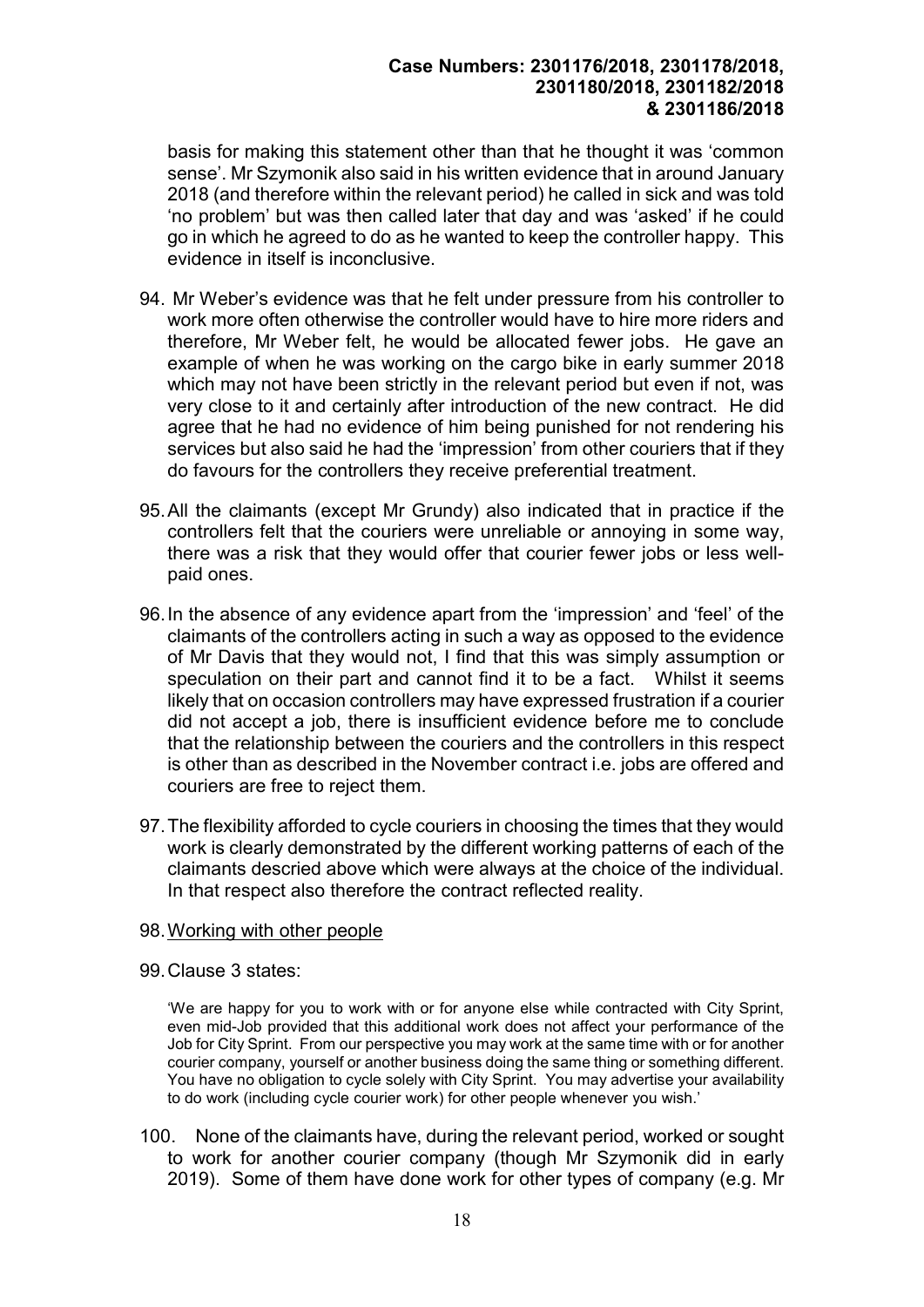O'Eachtiarna has worked from time to time in a pub, sometimes regularly) or on their own account (Mr Grundy has had a cat sitting franchise for approximately 8 years on which he works most mornings seven days a week and Mr Weber earnt at least some income in the tax years 2016/17 and 2017/18 from being a cycle mechanic and in 2016/17 from working at heights) but none of them have - during the relevant period - done other work whilst on circuit. Mr Weber had, before November 2017, occasionally delivered salads for another business during his working hours with the respondent (though he logged off from City Trakker to do it and therefore was not on circuit) but found it incompatible and stopped. He had also used his cargo bike to deliver coffee beans for another company but before he logged on with the respondent.

- 101. The claimants say that working for another company (whether another courier business or not) during their usual working day/hours with the respondent although technically possible under the contract would not be practicable. Particularly in the case of another courier company, they would have to deal with two sets of controllers (both of whom would naturally want them to be available even if not contractually required to be), devices/apps, any uniform/ID requirements and pay two sets of fees. If they are receiving sufficient work from the respondent then it would not make sense for them to do this.
- 102. That does rather beg the question however of whether it would be worthwhile for them to tackle these challenges if they were not receiving sufficient work from the respondent (as unfortunately I imagine has been the case in recent months). The November contract would certainly allow them the possibility of exploring working for another company at the same time as the respondent which they acknowledged.
- 103. During the relevant period, however, the practical difficulties of a cycle courier working simultaneously for two courier companies leads me to conclude that the chances of the theoretical possibility of clause 3 operating in such a way were in reality almost nil. It could however work in practice with respect to a non-courier job e.g. if Mr Grundy had to do an emergency cat visit he could do that whilst still logged on and take the chance of missing out on a job or perhaps being offered one that was en route to the cat. It is very clear that couriers could and did work for other businesses (whether their own or others) whilst not logged on. In that respect also therefore the contract reflected reality.
- 104. Service hours
- 105. Clause 4 states:

'(a) You may not want to work on a particular day or at a particular time. That is your choice. We do not normally impose any maximum or minimum number of hours per day nor any minimum or fixed days in a week. We do not require any set start or finish times and the hours you offer us are up to you…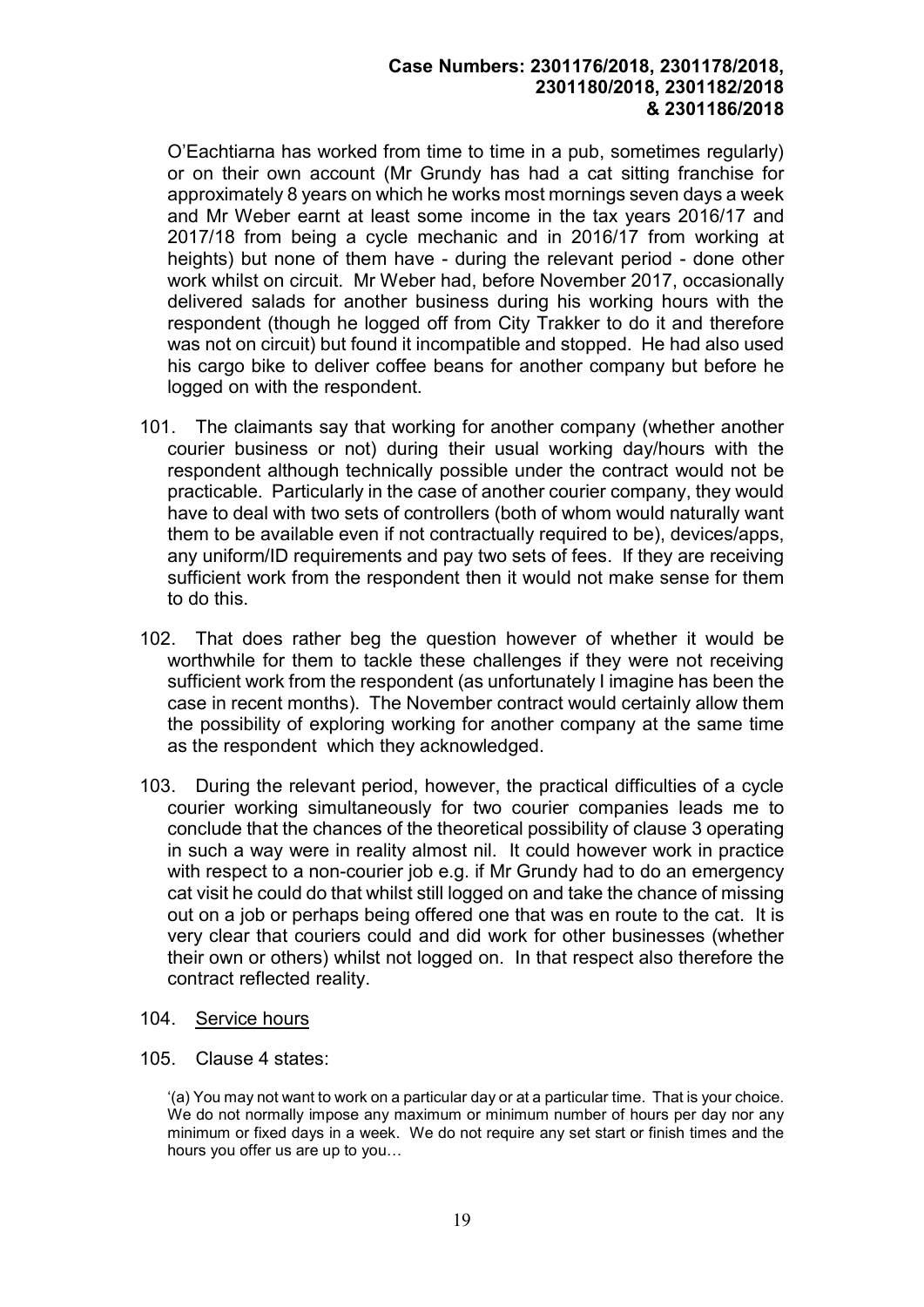(b) For own planning purposes we ask that you tell us if you are discontinuing offering your services for any period, but this is information only - you do not need our consent to stop at any time.

(c) The exception to this rule is where you have agreed to provide your services to us on a time basis, usually a day and usually to meet the Job needs of a particular City Sprint client. In those circumstances you are agreeing to make yourself (or a substitute) available to our client for the whole of that period and then you would not have the same flexibility of hours for that period as you would normally have.'

- 106. Mr Baker acknowledged that because of the pressures on the controllers, they would regularly ask couriers what their status was, their intentions for the rest of the day and when they finished or would finish. This he says was simply so that jobs can be offered more efficiently and there was no obligation on the couriers to provide the information and if they did not, no sanction was imposed. Mr Baker also said that couriers could choose the hours and days that they work, what sort of trips they wanted and how long to rest.
- 107. The claimants' evidence varied on this. The written evidence of Ms Bartczak, Mr O'Eachtiarna and Mr Szymonik all contained statements that they were required to inform the controllers in advance if they wanted time off and that they must telephone in if they would be sick or late. The records kept on the clipboard and in the red book support that. Mr O'Eachtiarna and Mr Szymonik also said that there was an expectation that they would work at least 9 hours per day and, for Mr O'Eachtiarna, 5 days per week (unless a good reason not to). Mr Szymonik also said that if he started late there was an expectation that he would recover the time lost to work a full shift. They both said that if they just logged off at the end of the day the controller would be annoyed. All the claimants (apart from Mr Grundy) indicated that at the end of their working period each day they would either 'request to go home', ask for permission to end shift, confirm that they 'could' go home or would be 'let' home.
- 108. In their oral evidence however the claimants to varying degrees changed their position. Ms Bartczak accepted that in the relevant period it was not necessary in practice to obtain consent to stop at any time. Mr O'Eachtiarna accepted that he had never been told how many hours to work, and further that he could, within reason, come and go as he pleased. He also said, with regard to finishing for the day, that it was common courtesy to inform the controllers that he was finishing and that he would say 'do you mind if I shoot off' but that occasionally they would say 'I've got a job if you want it.' Mr Szymonik acknowledged that he had noticed a difference after November 2017 in that there was not much discussion on the radio with controllers about the hours couriers were working and that the expectation he had referred to on recovering time to make up a shift was not there anymore. He also clarified that from November 2017 he did not have to seek permission to finish at the end of the day, but rather was checking if there were any new jobs.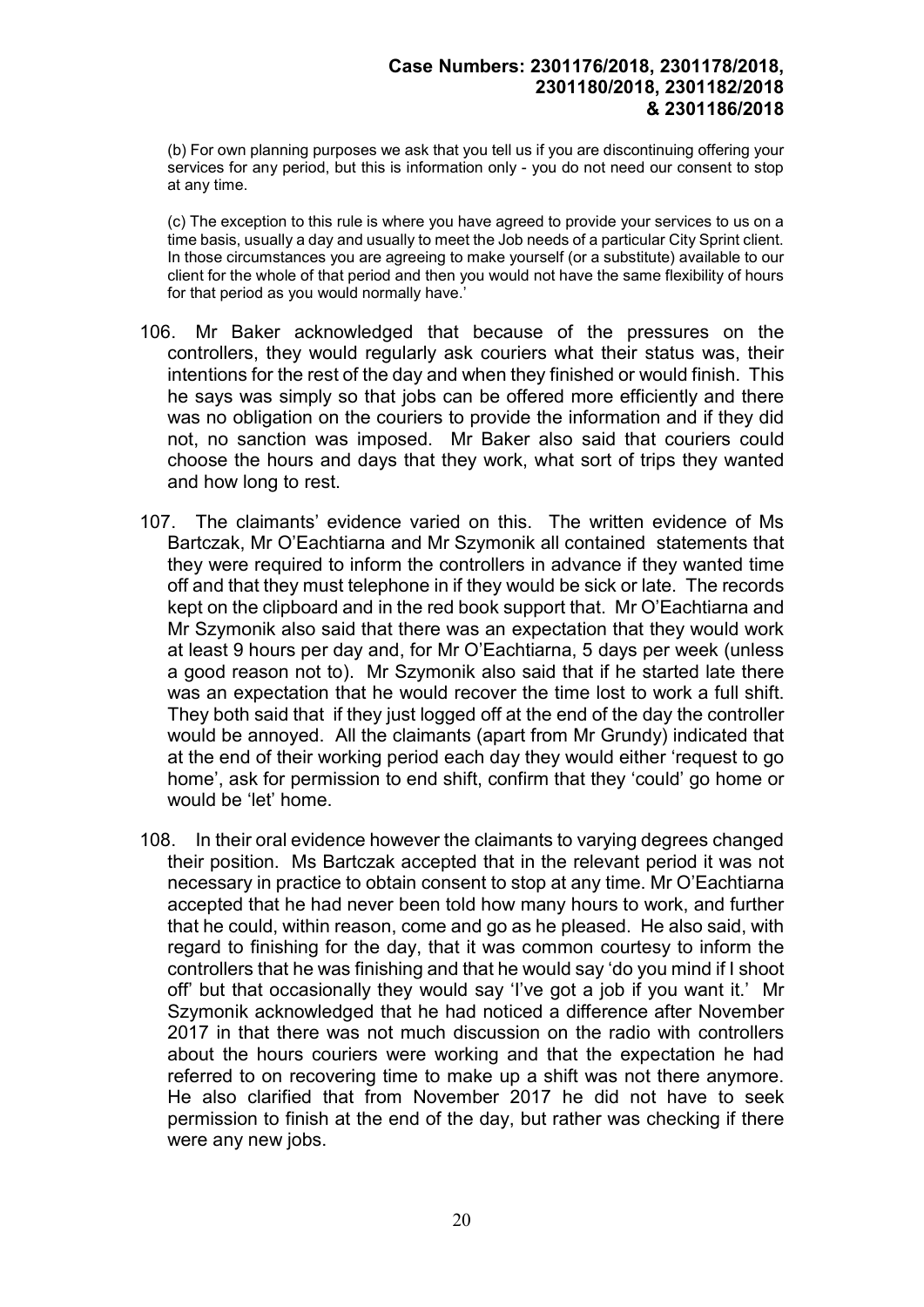- 109. Mr Grundy is in a different position. Because he had an allocated contractual role his core working hours and days were regular. His written evidence was that if he was unable to work on one of those days he needed to inform the controller so that they could arrange cover, he needed to book any time off in advance and if he wanted to go on circuit before his regular job at 1.30 he had to call and ask a controller if that was allowed. In his oral evidence, Mr Grundy accepted that he did not need to ask permission to go on circuit earlier but said he would call out of courtesy and that generally he did not log on before 1.30 because he is engaged with his cat sitting business. He also said that in his opinion he had to ask the controllers when he wanted to change his working days but acknowledged that in fact when he changed from Tuesday to Monday, he told the controller that that was what he wanted and another courier was allocated to cover Tuesdays. He also gave oral evidence about what he had heard controllers say via the radio to other couriers about their working hours but his evidence was not compelling either in what was said or when.
- 110. Overall I find that the terms of clause 4 accurately reflect the reality of practice.

#### 111. Using others to do Jobs

112. Clause 5 states:

'If you want to share your bike, your City Trakker or your Jobs with someone else then you can do so in line with the following:

(a) we need to know who you want to use for this purpose and be happy that, like you, they meet our minimum standards for the right to work in the UK, a clean relevant criminal record, being covered by suitable insurances… and - if they are to do healthcare Jobs or other Jobs with specialist equipment or training work on your behalf - the other person has received the necessary equipment and health and safety training.

(b) therefore anyone you are likely to want to use as your substitute should be preregistered with City Sprint as soon as possible through iFleet. So long as you are confident in their ability and willing to take proper responsibility for them, that person (or people) need not be another courier engaged for City Sprint, or even a courier at all. You can have as many others set up as substitutes as you wish.

(c) once a person is registered with us as a possible substitute for you, you can have them provide their services to City Sprint in your place whenever you wish, and without notice to us.

(d) when you wish your substitute to provide services in your place, you should give that person your City Trakker … and details of your call sign. We will pay you for any Jobs done by your substitute. It will be your responsibility to pay them for the Jobs which they do for you and to agree what you pay them.

(e) you will be responsible for your substitute's performance of the Jobs they accept or which you give them. If the clients on those Jobs require couriers to wear a City Sprint uniform and/or to carry ID, it is your responsibility to ensure that your substitute has a City Sprint uniform and ID. It is also your responsibility to correct any mistakes made by your substitute and/or make any payments due to City Sprint under paragraph 15 below as a result of your substitute's loss of or damage to any consignment. You will also be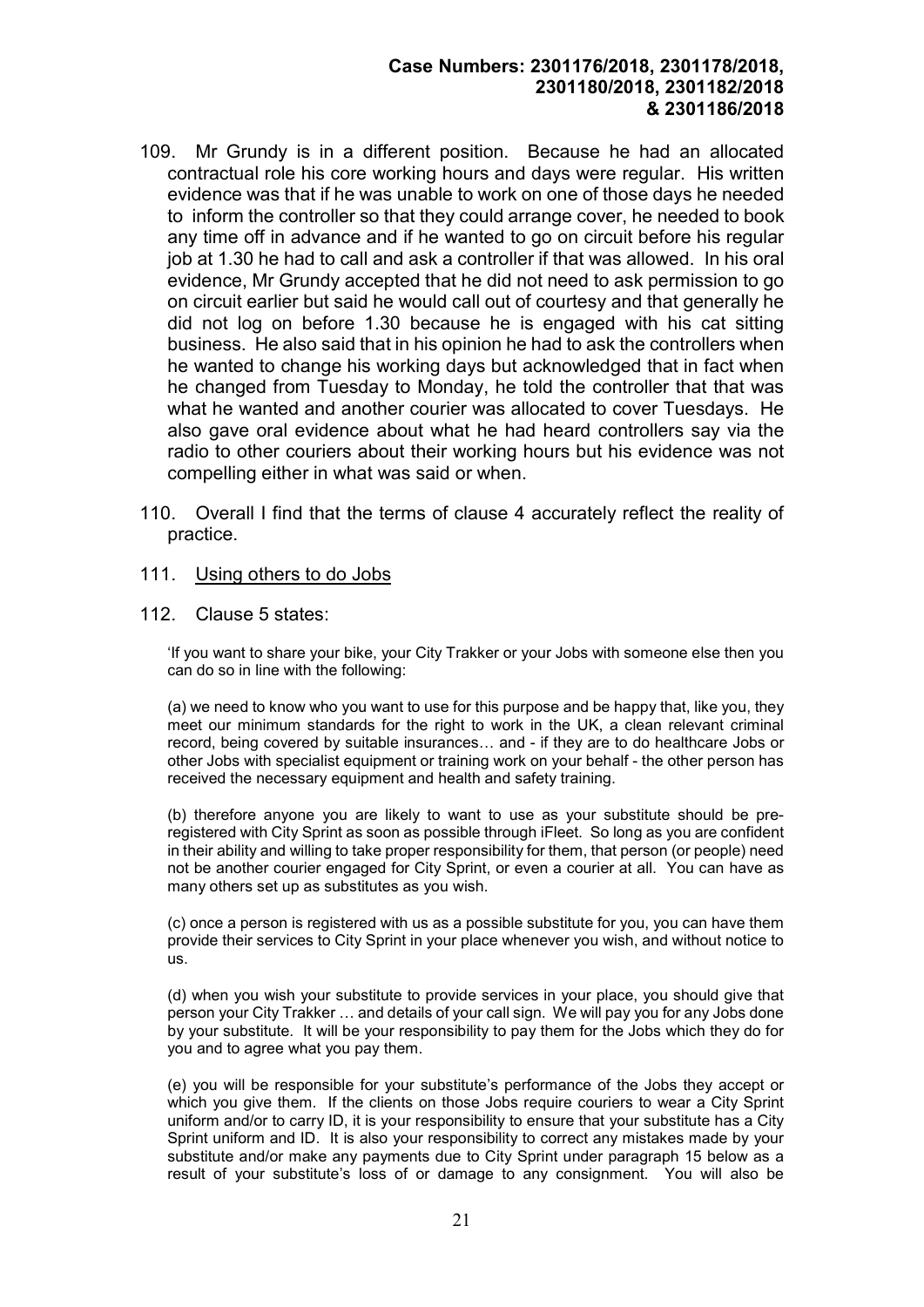responsible to ensure that your substitute declares their income to HMRC and pays any necessary tax/NI.

(f) if any of the details you register with us for your substitute change at a later date (in particular if he/she acquires a criminal record or loses the right to work in the UK) or if you wish to stop using that person as a substitute then you should please notify us as soon as possible so that we can amend our records.'

Mr Baker agreed with Mr Allen's contention that that clause imposes 12 separate requirements on cycle couriers who may wish to engage a substitute.

113. The questionnaire that the couriers had to answer when accepting the November contract included two specific statements about substitution, namely:

'I can send a substitute in my place to do my work, so long as they can do the same work I have agreed to do.'

and

'If I send a substitute or use a helper, I must pay them myself and no one else but me has any contractual or financial relationship with them.'

- 114. In around December 2017 a document was prepared by Mr Baker giving further information about the opportunities for substitution with a form attached. Initially that document was a reference document only for the office to use in the event that there were any queries about substitution. It was intended that this would make substitution easier and to address the logistical difficulties that had been argued in the Dewhurst case prevented couriers from using substitutes.
- 115. The document was different to the contractual position in some important ways.
- 116. First, it introduced eligibility for a 5% bonus for couriers on any work undertaken by a substitute. To claim the bonus the courier had to:

'simply inform your Service Centre when you are using a substitute.'

- 117. Second, it introduced on the attachment headed 'Substitution Form' the concept of registered and unregistered substitutes. This document and in particular its layout are not easily understandable. It is also expressly inconsistent with the November contract. The form states that clause 5 of that contract refers to both registered and unregistered substitutes when in fact it does not refer to the latter. This inconsistency stems from the fact that Mr Baker, who drafted the form, had the van courier's contract in mind whereas the form applied to both van and cycle couriers.
- 118. The form and contract were also inconsistent in that whilst the contract anticipates more than one substitute could be used it also requires couriers to give their City Trakker and call sign to their substitute (implying only one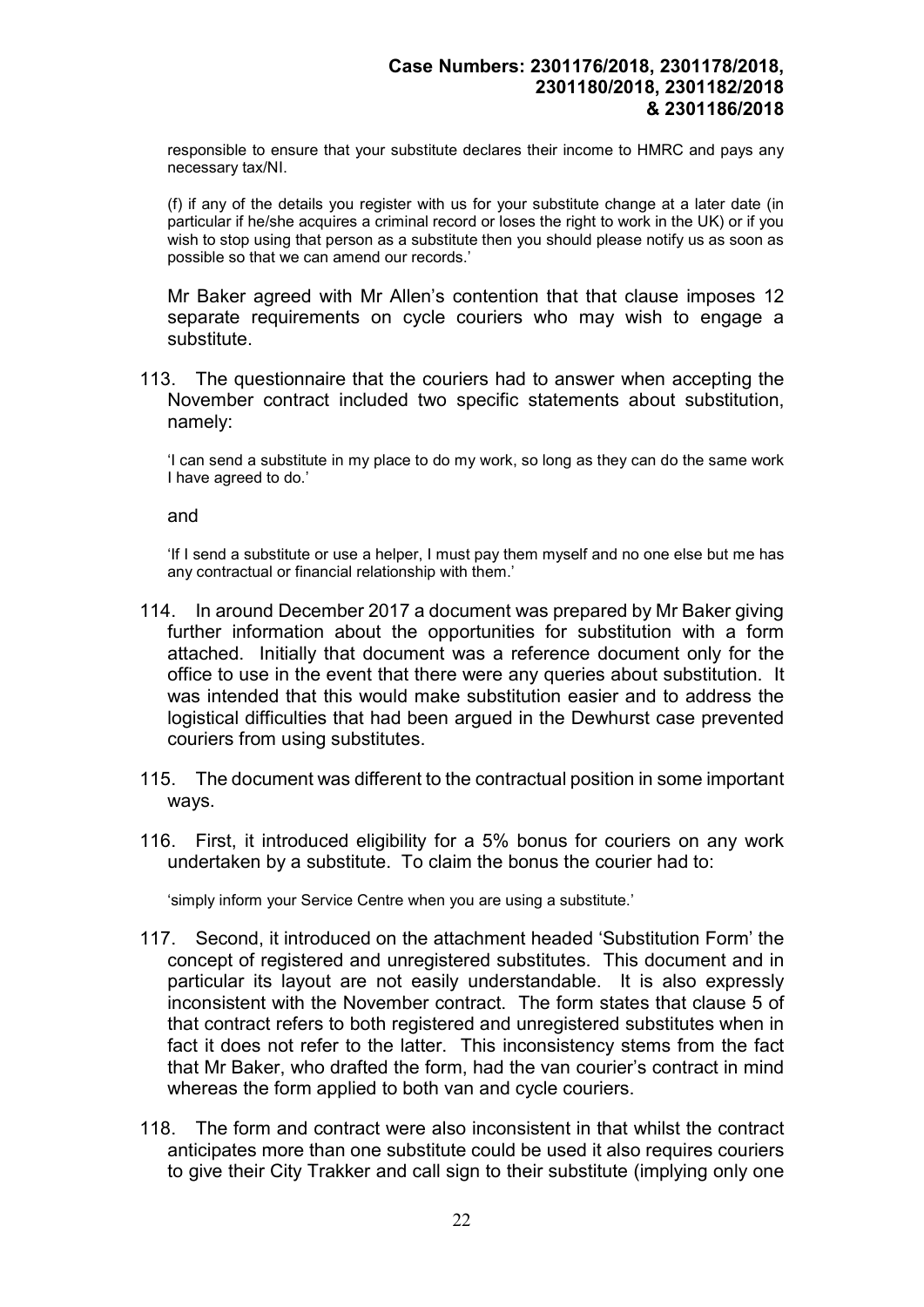substitute at a time) whereas the form states - in respect of registered substitutes - that additional City Trakker devices can be issued. In respect of unregistered substitutes it states that ID cards could be provided.

- 119. The form contained a box which a courier had to fill in with his/her own details in order to be able to use an unregistered substitute. It then talked about registering substitutes who would then be able to do jobs for certain clients who had specific safety and security requirements but did not make it clear how that registration would be effected.
- 120. Mr Baker accepted that this approach was not compliant with what the respondent tells its clients about vetting their couriers even if 'vetting' simply means knowing the individual's name, address and that they have the right to work in the UK.
- 121. In short, whilst seeking to make substitution easier, provide useful information and overcome logistical difficulties, the letter and form muddled the position both contractually and practically.
- 122. It was not until early February 2018 that these documents (or almost identical versions of them) were sent by Mr Baker to the couriers.
- 123. Notwithstanding these efforts, neither in the relevant period or at any time has any cycle courier used a substitute (not even, as Mr Baker said in his statement, has it been 'rarely used'). He said that that was a product of the work they do rather than any contractual restraint and then gave detailed reasons over 7 sub-paragraphs why that was the case. His own evidence therefore suggests that substitution is simply not practical for cycle couriers in contrast to van couriers who do use substitutes. In addition, Mr Baker accepted that in order to train a potential substitute the cycle courier would in practice need to do so using a City Trakker whether on an actual or dummy job.
- 124. Each of the claimant's witness statements contained paragraphs regarding substitution that were almost - but not quite - identical. In essence their written evidence was that complying with the contractual position was 'impossible' and that they would not want to use a substitute in any event. They were each cross examined on this topic to varying degrees but again, in essence, each indicated that whilst it may technically be possible to comply with the conditions regarding using a substitute and the objections they had specifically identified in their statements could theoretically be overcome, it was in practice unrealistic and they would not want to. For example, Mr O'Eachtiarna said 'I just don't think in practice I could do it' and Mr Szymonik said 'I feel it wouldn't work' and made the obvious point of why would the substitute not just join the respondent as a courier him/herself. Mr Weber said 'even on paper if could do it, felt it would be mayhem in reality'.
- 125. The claimant's evidence together with the fact that no cycle courier has ever used a substitute and Mr Baker's own recognition that that is a product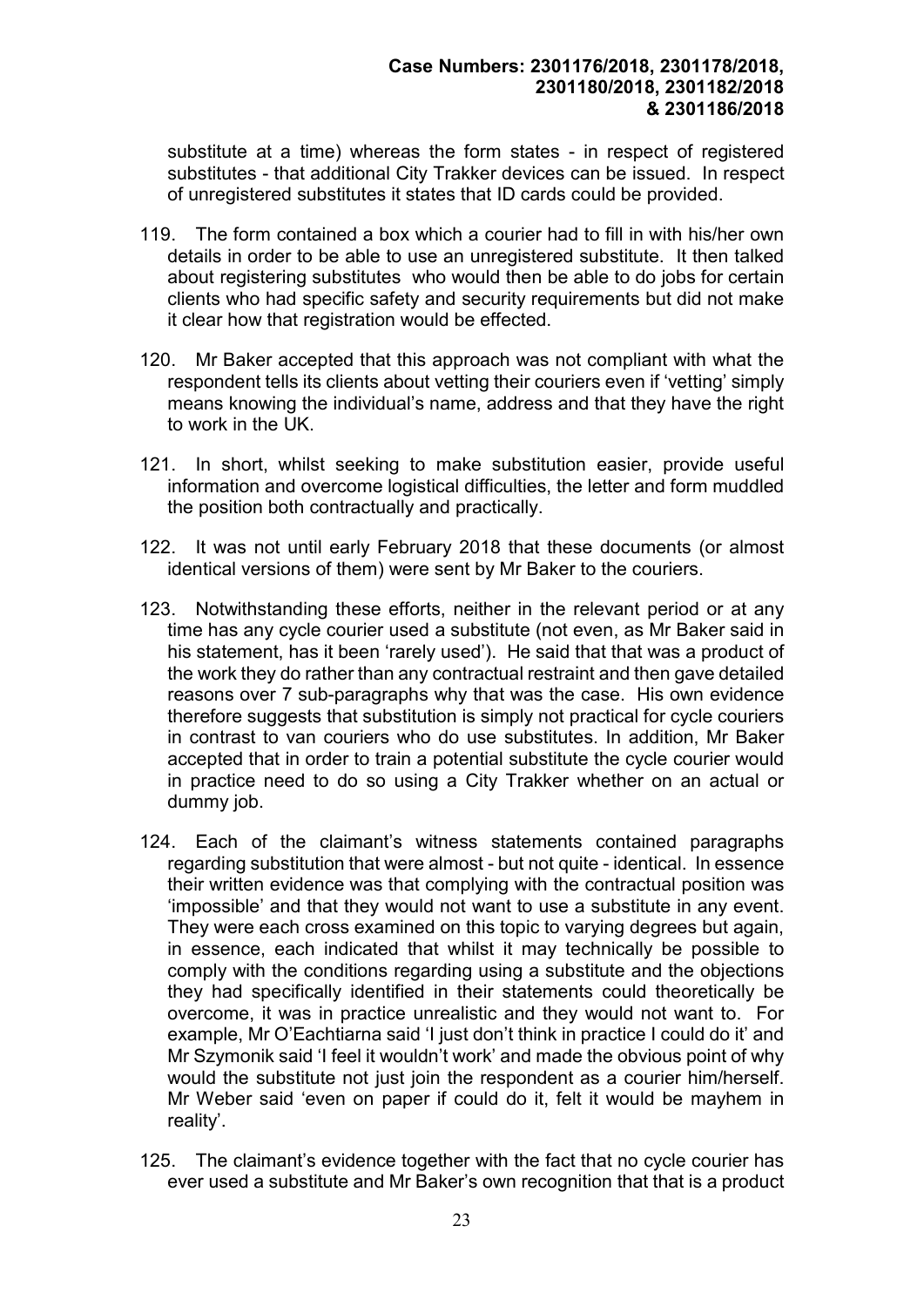of their work, leads me to conclude that whilst the cycle couriers clearly had the contractual right to use a substitute, it was a theoretical right only and one that was not well thought through (as demonstrated by the December documents) and neither party to the contract seriously expected it to be exercised in practice.

#### 126. Control

#### 127. Under 'Co-ordination and support' clause 6 states:

'How you get from pick-up to destination on any Job is up to you. The Operations team may offer advice or guidance on routes if they are aware of roadworks or other reason why you might want to take a particular route or to pick up Jobs in a particular order, but this is by way of suggestion only, not instruction.

Subject to the timely completion of the Jobs you accept, you retain absolute discretion as to the route you take and the order of the drop-offs which you make.'

There was general consensus that the actual route taken is up to the courier and that controllers only give other route information to couriers to assist them in that regard.

- 128. In general however the claimants' evidence was that when they are given jobs in a certain order they are expected to follow that and are pulled up or over-ridden by the controller if they do not. As Mr Szymonik said the controllers have information that the couriers do not e.g. details about deadlines on specific jobs and where the next jobs will be or are likely to come from. Mr Weber gave an example of controllers instructing couriers to wait at an address for a collection that is not ready whereas the courier may want to press on as he/she has other jobs to complete. The respondent says in these circumstances the controller is merely 'suggesting' what the courier should do. That does not have the ring of truth about it whereas Mr Weber's version does. It is generally to be expected therefore that if the controller suggests an order in which jobs to be done, it makes sense for the courier to follow that order as he or she is more likely to be well placed for those next jobs.
- 129. Both Mr Baker and Mr Davis's evidence was that this clause operates in practice. Mr Baker also said, when given an example of 3 collections from one building where one is very urgent, that it would still be up to the courier as to which one to collect first. Again, that does not ring true.
- 130. In clause 18, headed 'If things go wrong', couriers are asked to contact the operations team as soon as possible if anything happens which may prevent prompt completion of any job and that in those circumstances the operations team has authority to advise the courier of the preferred method of resolution but not to instruct him or her in relation to the situation and that the courier is not obliged to comply with the suggested way forward.
- 131. The claimants' view is of course also supported by the respondent's own City Trakker manual which sets out a standard multi drop process. In terms,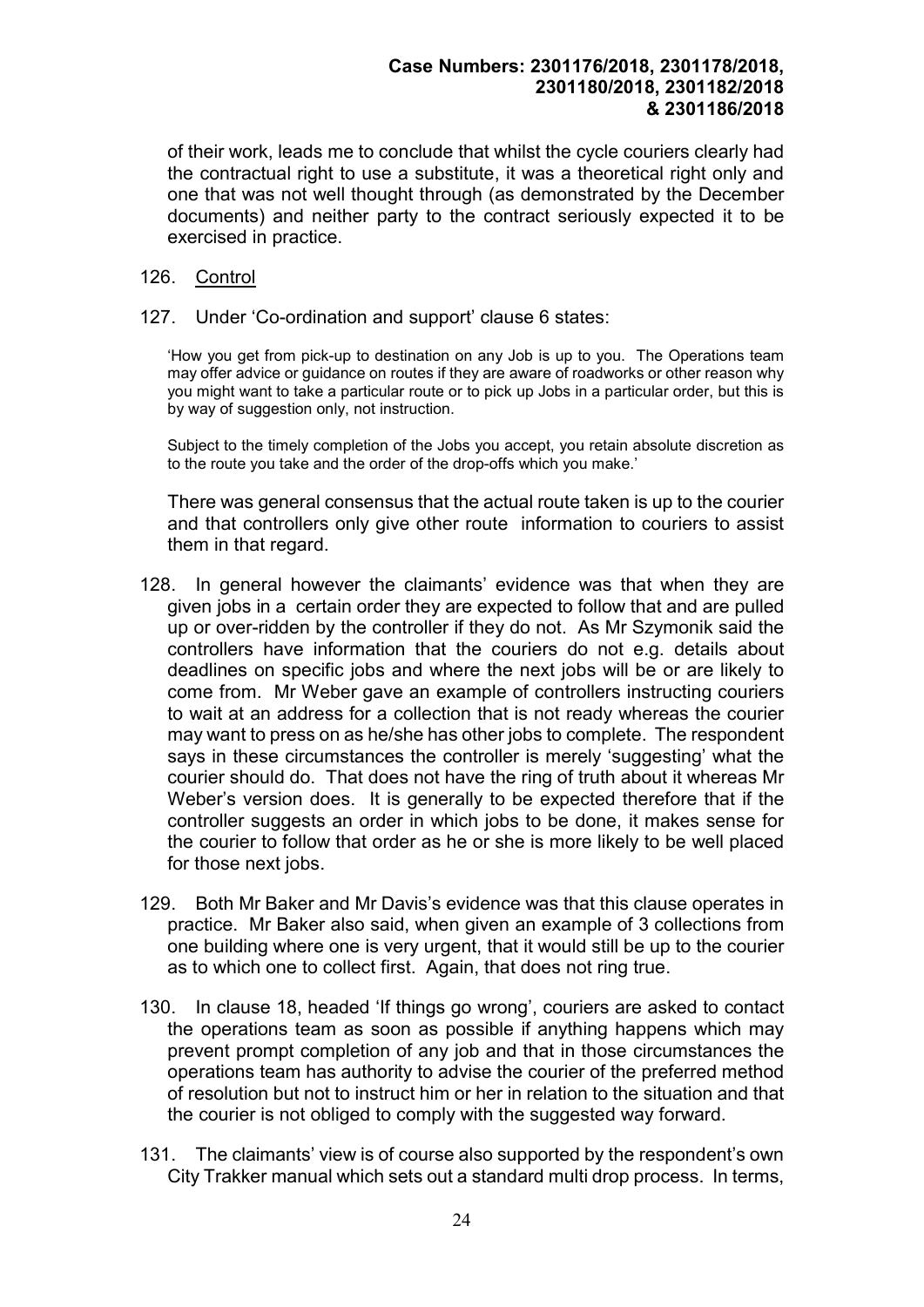as acknowledged by Mr Baker, this states that the sequence of delivery is stated and if the courier is unsure as to the order to follow they should contact the controller for 'further instruction'.

132. I find that whilst the route to take is a matter for the courier, the order in which jobs are to be done is at times dictated by the controllers and to that extent the contract does not reflect practice on the ground.

#### 133. Other clauses

- 134. Clause 7(a) states an anticipation that all or most couriers will be experienced in courier work and will not need training in the fundamentals of the task but if the courier has any queries about how any of the systems operate they are to speak to the fleet department or service centre as soon as possible. All the claimants had of course been recruited and trained well before November 2017.
- 135. Clause 8 (a) states that the starting point for the price per job is available on iFleet but, in effect, that may vary but the fee offered for each particular job is always available on request from the operations team. It also states that no guarantee is offered as to any minimum number or value of jobs which will depend on many factors including supply, demand, physical location, willingness and availability to accept jobs and the speed of job completion.
- 136. Clause 8(f) repeats the lack of entitlement to holiday pay and pension contributions but also states that the fees paid under the agreement will be deemed to include those entitlements at the minimum statutory rate if at some later stage the courier becomes entitled to either benefit.
- 137. Clause 9 state that all cycle couriers are required to have public liability and goods in transit insurance to appropriate levels which they may obtain for themselves (and any registered substitute) or can purchase it from the respondent by weekly deduction from fees.
- 138. Similarly in respect of equipment, at clause 10, the offer is made to provide the City Trakker device for a weekly fee as described above. In reality, given that the City Trakker was the standard method of communication between controllers and couriers at the relevant time, all couriers had to have one (as would any substitute).
- 139. Clause 10 also provides that there is no obligation to wear or use any respondent branded clothes or vehicle stickers but if couriers do so then they are paid an increased weekly rate. Further, some clients insist on couriers using branded clothes or stickers and therefore if not used the courier is not likely to be offered work for those clients and therefore may have a reduced opportunity for earnings. All couriers, however, are asked to carry their ID at any collection or delivery so that it may be produced if the client demands it. All the claimants confirmed that they always carry their ID.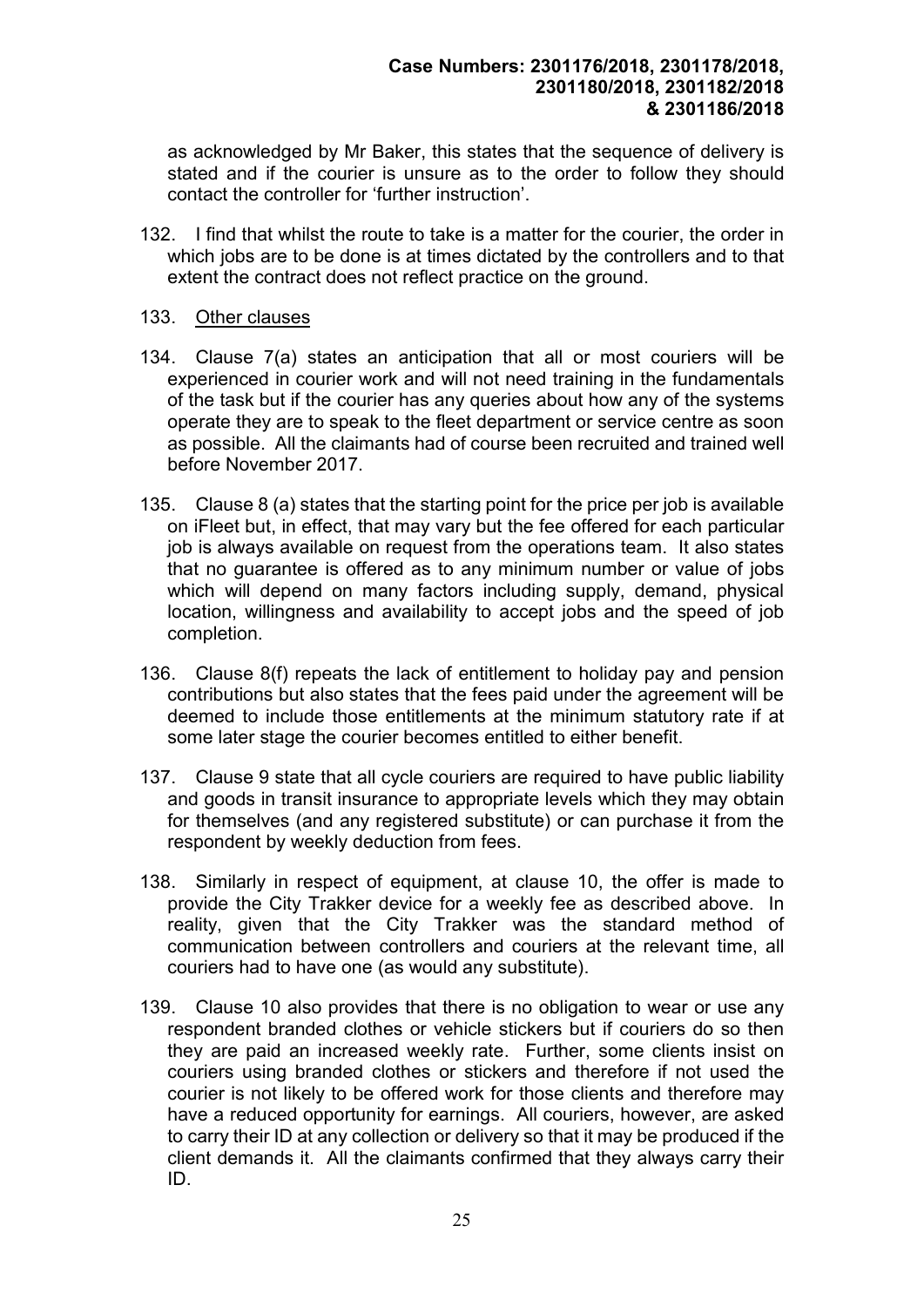- 140. The claimants had varying practice regarding uniforms. All paid the weekly fee for the courier pack and are therefore supplied with uniform and a branded bag but it varied as to whether they consistently and/or fully wore or used it. There was agreement however that in the relevant period they were not required to wear the uniform or use the bag. Mr O'Eachtiarna, Mr Weber and Mr Grundy accepted that any substitute would not be required to wear uniform.
- 141. Clause 11 deals with the end of the tender and the circumstances in which it will automatically come to an end. It also states that the respondent can decide not to offer any more jobs at any time and similarly the courier can tell them at any time that they no longer wish to offer their services. Certain administrative arrangements are set out in relation to the return of property.
- 142. Invoicing is dealt with at clause 14 which opens with a statement that as the courier is self-employed the respondent expects him or her to invoice for their services each week in arrears setting out various details including the fee applicable to each job performed and any additional payments or deductions due in relation to equipment/City Trakker. In the alternative the respondent offers to 'self-invoice' for the couriers meaning they will produce each week an automated printout and the final net fee due. The invoices are then made available for review via iFleet. As stated above it would not be practicable for any courier to self-invoice and that difficulty must only be compounded if any of the work has been passed by them to a substitute.

### **Conclusions**

- 143. The claimants' core argument is that nothing has changed on the ground before and after 12 November 2017 (which Mr Baker accepted), the respondent has conceded worker status before that date and - although not binding - a Tribunal has already found that pre-12 November Max Dewhurst was a worker and therefore worker status logically attaches to the claimants in this case for the relevant period.
- 144. That approach has an attractive simplicity but, respectfully, overlooks the central importance of the contractual position underpinning the relationship between the parties in the statutory definition of worker (the respondent's core argument). (As an aside, Mr Sethi indicated that the concession of worker status pre-12 November was merely a matter of litigation convenience and therefore of no import. I cannot agree. Whatever the reason for a concession, the respondent has to live with any implications of it. In any event, on these facts I have not relied upon the concession in coming to my conclusion.)
- 145. On the facts there was a significant change in the express terms of that contractual position and those new terms were agreed by the claimants. In most respects those terms were reflected in reality on the ground in the relevant period. Further, if there had been any misunderstanding (or room for it) as to the terms agreed between the parties prior to 12 November - as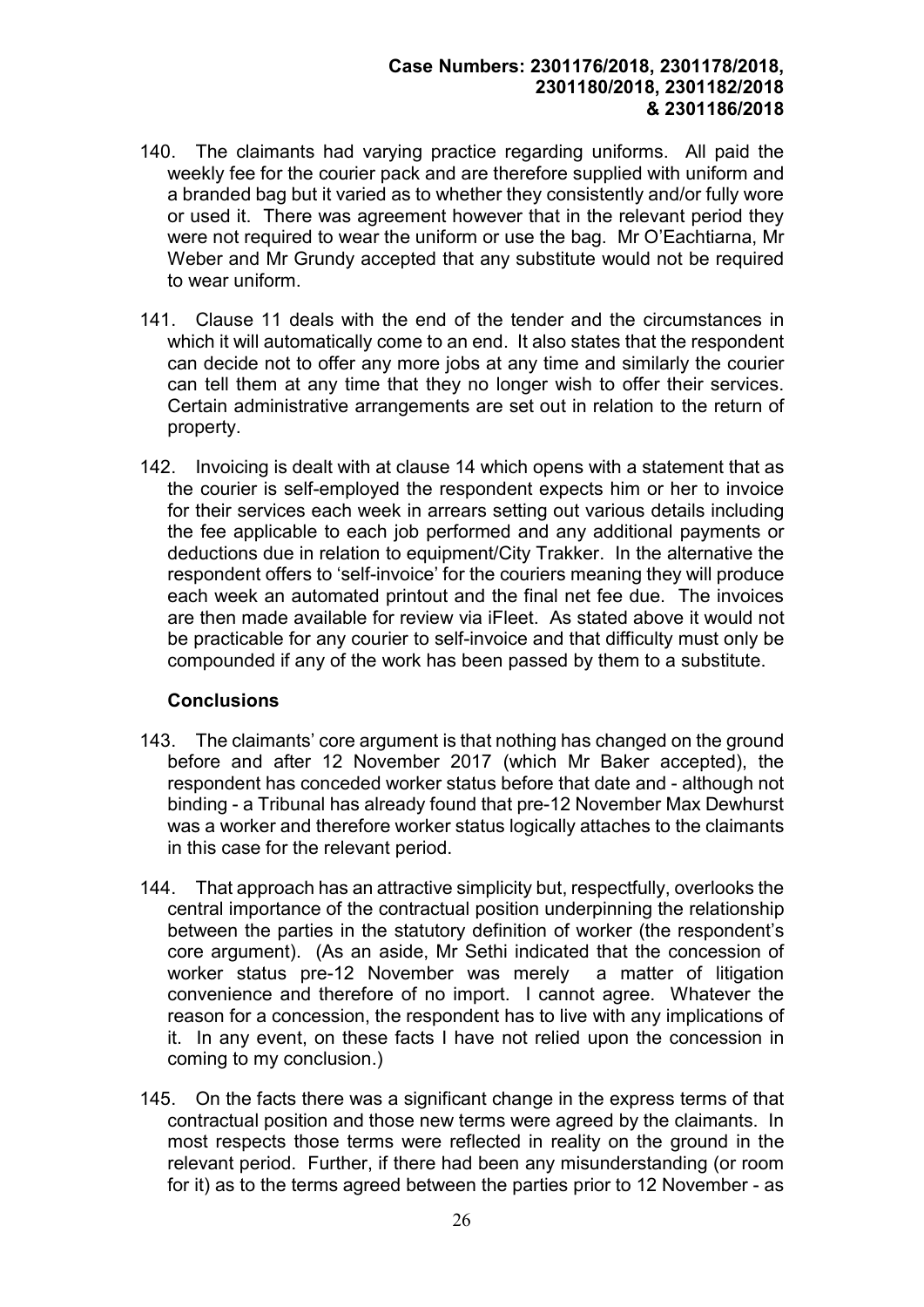was found to be the case in the Dewhurst Judgment - that cannot have been the case after 12 November as the new contract was written in plain English, was clear in meaning (in particular with regard to matters pertaining to status and the right to substitute) and all the claimants read (or had the opportunity to read) it before agreeing to it. Even recognising the imbalance in bargaining power which led no doubt to terms the claimants were not happy with. I cannot disregard those terms overall.

- 146. That being the case, and taking the statutory definition of a limb (b) worker in stages, it is clear that the claimants entered into a valid express written contract.
- 147. That contract expressly did not require personal service and in a number of respects was consistent with that position. In particular it contained a lengthy substitution clause with a conditional right to engage pre-registered substitutes. Those express terms were augmented, but not formally varied, by the later introduction of the concept of unregistered substitutes and the 5% bonus. I have to assess whether that right to substitute was such as to in reality make personal performance a requirement.
- 148. It is apparent that none of the claimants wanted to use a substitute as they did not consider it practical or financially worthwhile. It also seems unlikely that cycle couriers at large would want to as the role itself (as opposed to for example a van courier) does not lend itself to substitution due to the nature of the work. However, if a cycle courier for whatever reason did want to substitute then the conditions set out in clause 5 of the contract were theoretically capable of being complied with, albeit with a bit of effort on their part (as Mr Weber conceded) and cooperation of the respondent (for example in providing an extra ID badge), in respect of some clients. They could not be complied with however for those clients whose terms precluded the use of substitutes (e.g. Bloomberg under which Ms Bartczak had previously worked).
- 149. That agreed contractual position was however later muddled by the introduction of unregistered substitutes expressly to make substitution easier (although remaining unacceptable to clients who precluded the use of unregistered substitutes e.g. the Mitie contract under which Mr Grundy worked). It did not have the desired effect however as still no substitution of cycle couriers occurred.
- 150. There was of course no evidence in the relevant period of a cycle courier unsuccessfully trying to substitute but if one had tried, it is apparent that as early as December 2018 the terms of the November contract were not - in isolation - what the respondent would reasonably have expected to apply. They would also have expected the terms of the December document and the bonus to apply but those provisions had not been issued as a formal amendment to the contract and indeed were not communicated to couriers at large until February 2018.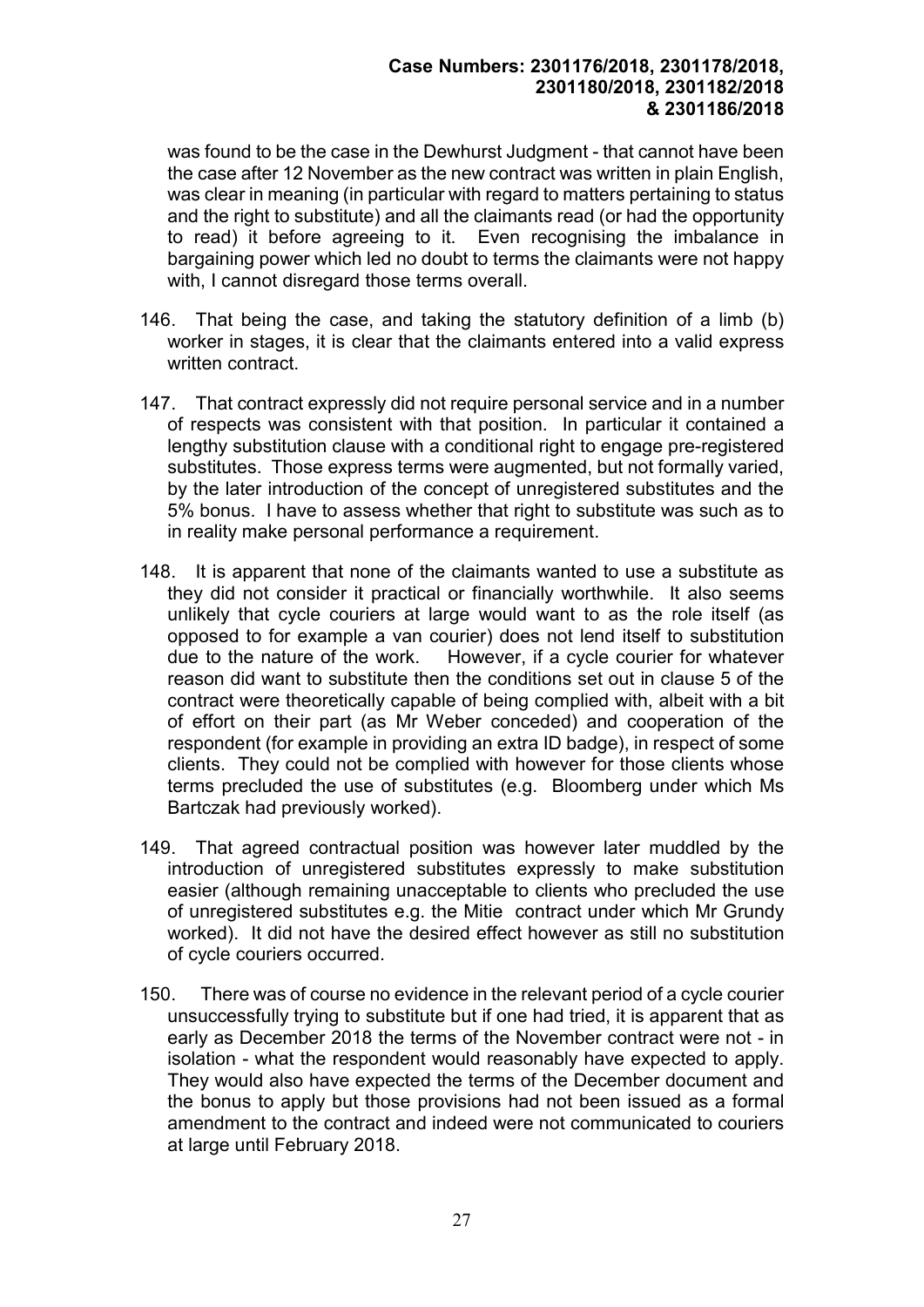- 151. As to the extent of the respondent's interest in the identity of any substitute, clearly they were not wholly uninterested, hence the nature of the conditions but neither were they so interested (as was the case in Pimlico Plumbers) as to suggest in itself that the dominant feature of the contract was personal performance.
- 152. There were other features of the relationship in practice that did indicate a degree of integration into the respondent's operation (e.g. the clipboard records) and a degree of control (e.g. the controllers on occasion by erecting the order in which jobs should be done and the cycle couriers having to call in for instruction) both of which can indicate a requirement of personal performance.
- 153. Taking all that into account, I conclude as per Lord Wilson in Pimlico Plumbers - that this is a case where it is helpful to assess the right to substitute (and therefore the test of personal performance) by reference to whether the dominant feature of the contract remains personal performance. I conclude that on these facts that does remain the dominant feature.
- 154. I also find that the respondent's status was not that of a client or customer of the claimants' profession or undertaking. Most of the claimants have received income from either other paid employment or their own other efforts of one sort of another at various points whilst contracted with the respondent. Mr Grundy in particular has his cat-sitting franchise. None of them have however provided their services as a cycle courier to another professional courier business (the closest was Mr Weber who for a short period delivered salads/coffee). There is certainly no evidence of any of them marketing their services as such.
- 155. Mr Sethi in his written submissions exhaustively analysed the potentially relevant factors to this issue and cross referenced each of the principal express contractual terms seeking to demonstrate that they were consistent with the claimants being in business on their own account. However, even whilst recognising that two independent businesses contracting with each other may be very unequal in size, on the facts it cannot reasonably be concluded that these claimants carried out a profession or business undertaking of which this respondent was a client or customer.
- 156. Accordingly, the claimants were workers for the relevant period. As to whether this was just when they were on circuit or as part of an overarching relationship between circuits, I conclude it was the former. It is clear that there was considerable flexibility available to the claimants as to whether they worked to a consistent pattern. Some did but some did not. When they did not, they did not have to ask permission. When they were ready to work however they contacted the controllers and indicated that and that time was recorded in the office. Until they signed off at the end of the day (and were asked to inform the office at that point) there was a general expectation